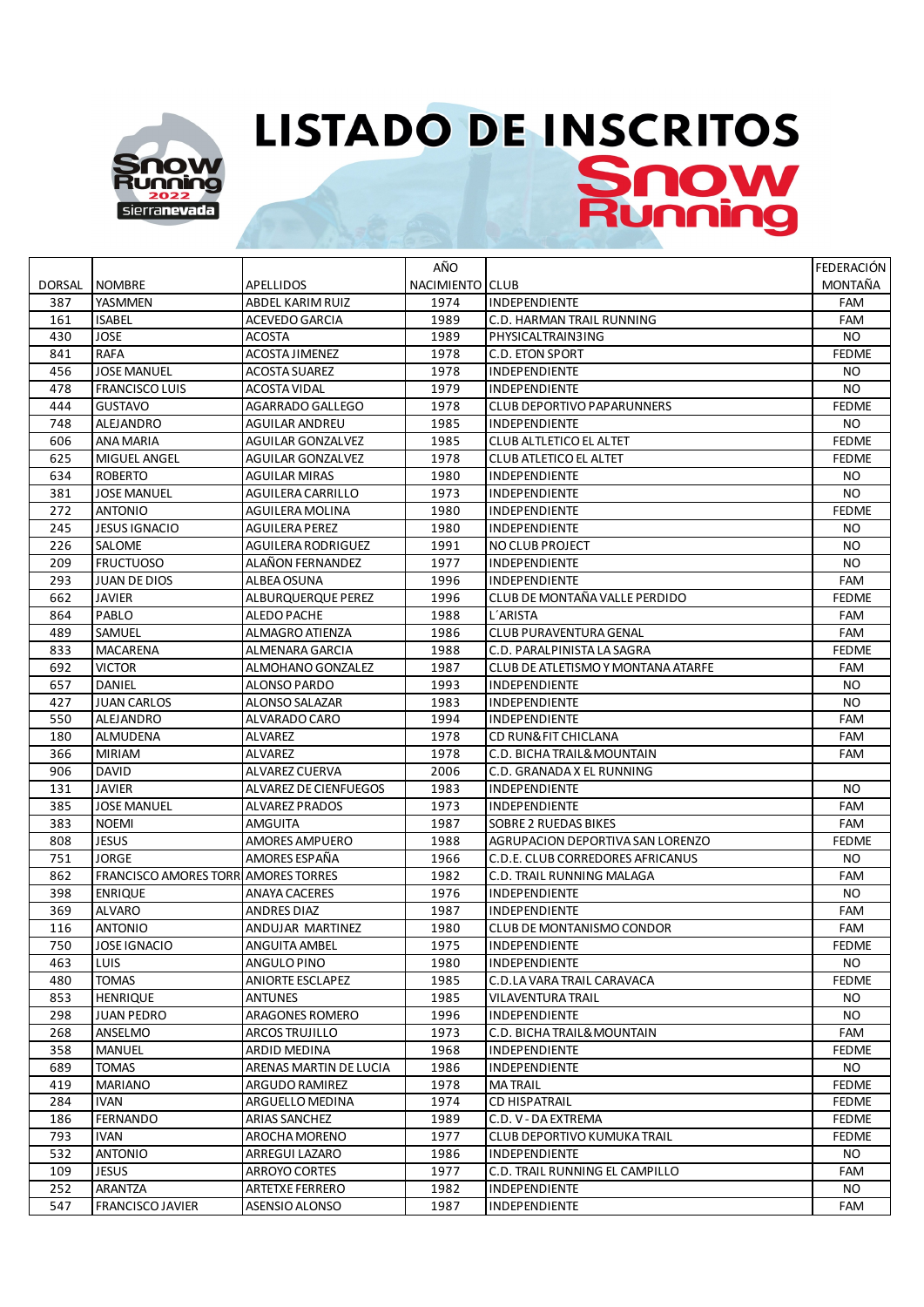|        |                       |                         | AÑO             |                                      | FEDERACIÓN   |
|--------|-----------------------|-------------------------|-----------------|--------------------------------------|--------------|
| DORSAL | <b>NOMBRE</b>         | APELLIDOS               | NACIMIENTO CLUB |                                      | MONTAÑA      |
| 365    | <b>LUIS MIGUEL</b>    | AVILA                   | 1983            | CD LLÉNATE QUE ME VOY                | FAM          |
| 171    | <b>OSCAR</b>          | AYMERICH                | 1986            | INDEPENDIENTE                        | FAM          |
| 621    | PAQUI                 | AZNAR DIAZ              | 1981            | <b>CLUB DE SENDERISMO TRITON</b>     | <b>FAM</b>   |
| 248    | ANTONIO JAVIER        | <b>AZOR SILVENTE</b>    | 1980            | INDEPENDIENTE                        | <b>NO</b>    |
| 5      | <b>ISMAEL</b>         | <b>BACAS LOPEZ</b>      | 1993            | VAS                                  | <b>FEDME</b> |
| 87     | CARLOS                | <b>BAJO GALIANO</b>     | 1985            | INDEPENDIENTE                        | FAM          |
| 166    | <b>INMACULADA</b>     | <b>BANOS QUINTANA</b>   | 1991            | <b>C.ALOS PERDIGONES</b>             | NO.          |
| 123    | <b>MARIA</b>          | BANOS QUINTANA          | 1991            | C.A. LOS PERDIGONES                  | NO.          |
| 800    | <b>CHRISTOPHE</b>     | <b>BARBOUX</b>          | 1975            | INDEPENDIENTE                        | <b>FEDME</b> |
| 343    | <b>ROSA</b>           | <b>BARCENAS MORENO</b>  | 1976            | C.D. V - DA EXTREMA                  | FAM          |
| 399    | <b>ANGEL JESUS</b>    | <b>BAREA BENITEZ</b>    | 1983            | C.T.BAHIA DE MALAGA                  | NO.          |
| 432    | <b>RAFAEL</b>         | <b>BARRERA PAGES</b>    | 1975            | EJ OUTDOORTRAINING                   | NO.          |
| 96     | <b>MARIA DOLORES</b>  | <b>BARRIGA JAIME</b>    | 1976            | CLUB ATLETISMO ALBOLOTE              | FAM          |
| 372    | <b>DAVID</b>          | <b>BARRIO PULIDO</b>    | 1982            | ADAN ZUMAQUE                         | <b>FEDME</b> |
| 713    | <b>JOSE ANTONIO</b>   | BAUTISTA                | 1966            | C.D. DE TRIATLON BAYANA              | NO.          |
| 693    | <b>ANTONIO</b>        | <b>BAYONA GALIANO</b>   | 1990            | <b>INDEPENDIENTE</b>                 | <b>FEDME</b> |
| 674    | <b>ISRAEL JESUS</b>   | <b>BECERRA GUERRERO</b> | 1983            | C.D. SIERRA CARBONERA                | FAM          |
| 174    | <b>ANTONIO</b>        | <b>BEJAR DUQUE</b>      | 1978            | INDEPENDIENTE                        | NO.          |
| 784    | <b>IKER</b>           | <b>BELLANCO</b>         | 1991            | INDEPENDIENTE                        | NO.          |
| 301    | <b>EDUARDO</b>        | <b>BELLINI</b>          | 1966            | C.D. EURAFRICA CLUB                  | <b>FEDME</b> |
| 778    | MIGUEL ANGEL          | <b>BELLO GARCIA</b>     | 1984            | CASE                                 | <b>FEDME</b> |
| 99     | <b>JOSE</b>           | <b>BELMONTE AMADO</b>   | 1980            | INDEPENDIENTE                        | NO.          |
| 199    | <b>ALVARO</b>         | <b>BENITEZ PAINE</b>    | 1976            | C.D. ALPINO MARBELLA                 | FAM          |
| 234    | <b>OSCAR</b>          | <b>BENITO</b>           | 1974            | C.D. LOS PANCHOS MULTIAVENTURA       | NO.          |
| 416    | <b>SERGIO</b>         | <b>BERENGUER</b>        | 1982            | INDEPENDIENTE                        | <b>NO</b>    |
| 704    | <b>RAQUEL</b>         | <b>BERGILLOS RIVERT</b> | 1975            | GRUPO ALPINO ESPELEOLOGICO LUCENTINO | <b>FAM</b>   |
| 633    | <b>JAIME ALBERTO</b>  | <b>BERMEJO REDONDO</b>  | 1988            | INDEPENDIENTE                        | NO.          |
| 491    | <b>FRANCESC</b>       | <b>BERNABEU GALIANA</b> | 1927            | INDEPENDIENTE                        | NO.          |
| 16     | <b>ANTONIO MANUEL</b> | <b>BERNAL ALONSO</b>    | 1978            | INDEPENDIENTE                        | NO.          |
| 683    | <b>NORBERTO</b>       | <b>BERZOSA</b>          | 1990            | <b>INDEPENDIENTE</b>                 | NO.          |
| 571    | JOSE MARIA            | BETORET CATALA          | 1981            | <b>INDEPENDIENTE</b>                 | NO.          |
| 402    | VIRGINIA              | <b>BLANCO MORENO</b>    | 1975            | CD RUN& FIT CHICLANA                 | <b>NO</b>    |
| 844    | <b>GERMAN</b>         | <b>BLANCO RODRIGUEZ</b> | 1965            | <b>CD HISPATRAIL</b>                 | <b>FEDME</b> |
| 909    | <b>TOMAS</b>          | <b>BLANCO SALAZAR</b>   | 2006            | C.D. WERUN                           |              |
| 701    | <b>MIGUEL</b>         | <b>BLANES ARIAS</b>     | 1989            | INDEPENDIENTE                        | NO.          |
| 61     | <b>KEVIN</b>          | <b>BLANQUEZ</b>         | 1990            | C.D. ETON SPORT                      | FAM          |
| 56     | JOSE                  | <b>BOHORQUEZ TOVAR</b>  | 1974            | INDEPENDIENTE                        | <b>FEDME</b> |
| 805    | <b>MARIJA</b>         | <b>BOKSAN</b>           | 1982            | <b>INDEPENDIENTE</b>                 | <b>FEDME</b> |
| 825    | <b>ANTONIO</b>        | <b>BOLIVAR ROMERO</b>   | 1975            | LLÉNATE QUE ME VOY                   | FAM          |
| 756    | CRISTOBAL             | BORREGO MUÑOZ           | 1973            | <b>TRIDINGOTEAMCEUTA</b>             | <b>NO</b>    |
| 599    | <b>ROCIO</b>          | <b>BOTELLA GALINDO</b>  | 1988            | ALPINO BENALMADENA                   | FAM          |
| 913    | ANA                   | <b>BRAVO</b>            | 2005            | <b>CD JAEN TRAIL</b>                 |              |
| 51     | <b>ALVARO</b>         | <b>BRAVO FORTIS</b>     | 1996            | SIERRA SUR DE JAEN                   | <b>FEDME</b> |
| 200    | JUAN JOSE             | <b>BUENO ANTUNEZ</b>    | 1977            | C.D. BICHA TRAIL& MOUNTAIN           | FAM          |
| 796    | <b>JUAN PEDRO</b>     | <b>BUENO FERNANDEZ</b>  | 1991            | C.D. V - DA EXTREMA                  | FAM          |
| 604    | <b>IGNACIO</b>        | <b>BUENO HERRERO</b>    | 1994            | C.D. ATLETISMO SANTA FE              | FAM          |
| 187    | <b>ALVARO</b>         | <b>BUENO ROMERO</b>     | 1988            | <b>INDEPENDIENTE</b>                 | NO.          |
| 497    | ABRAHAM               | <b>BURGOS GALLARDO</b>  | 1983            | C.D. BEFREETRAINING                  | FAM          |
| 232    | <b>ROBERTO</b>        | <b>BURON IZQUIERDO</b>  | 1979            | QUE MUERA SI FLAQUEO                 | NO.          |
| 742    | <b>JOSE MANUEL</b>    | BUSTAMANTE CASTAÑO      | 1988            | C.D. A QUE ATACAMOS                  | <b>FEDME</b> |
| 607    | <b>MANUEL</b>         | CABALLERO AGUILA        | 1972            | <b>CORRECAMINOS MARTOS</b>           | FAM          |
| 339    | <b>MANUEL</b>         | CABALLERO GAMARRO       | 1972            | <b>CORRECAMINOS MARTOS</b>           | <b>FEDME</b> |
| 823    | <b>NIEVES</b>         | CABALLERO ORTIZ         | 1992            | CD RUN& FIT CHICLANA                 | FAM          |
| 608    | RAUL                  | CABELLO MOLINERO        | 1981            | INDEPENDIENTE                        | NO.          |
| 204    | <b>JOSE</b>           | CABRERA                 | 1979            | C.D VAS                              | FAM          |
| 441    | RAMON                 | CABRERA COBO            | 1988            | INDEPENDIENTE                        | <b>FEDME</b> |
| 102    | <b>INMA</b>           | <b>CABRERA SANCHEZ</b>  | 1980            | <b>CLUB COSTERA SUR TRAIL</b>        | <b>FEDME</b> |
| 13     | DAVID                 | CALABUIG GONZALEZ       | 1971            | C.D. SOY MONTANA                     | <b>FEDME</b> |
| 117    | <b>ANTONIO</b>        | CALANCHA MARTIN         | 1983            | INDEPENDIENTE                        | NO.          |
| 237    | PABLO                 | CALERO DUQUE            | 1983            | CORRICOLLANO                         | FEDME        |
| 201    | JUAN                  | CALLEJA MORALES         | 1985            | <b>CLUB TRIATLON TRIPITORRA</b>      | NO.          |
| 658    | ANGEL                 | CALVO TUDELA            | 1986            | INDEPENDIENTE                        | NO.          |
| 115    | <b>JAVIER</b>         | CAMACHO MEDINA          | 1976            | C.D. TRAIL RUNNING EL CAMPILLO       | FAM          |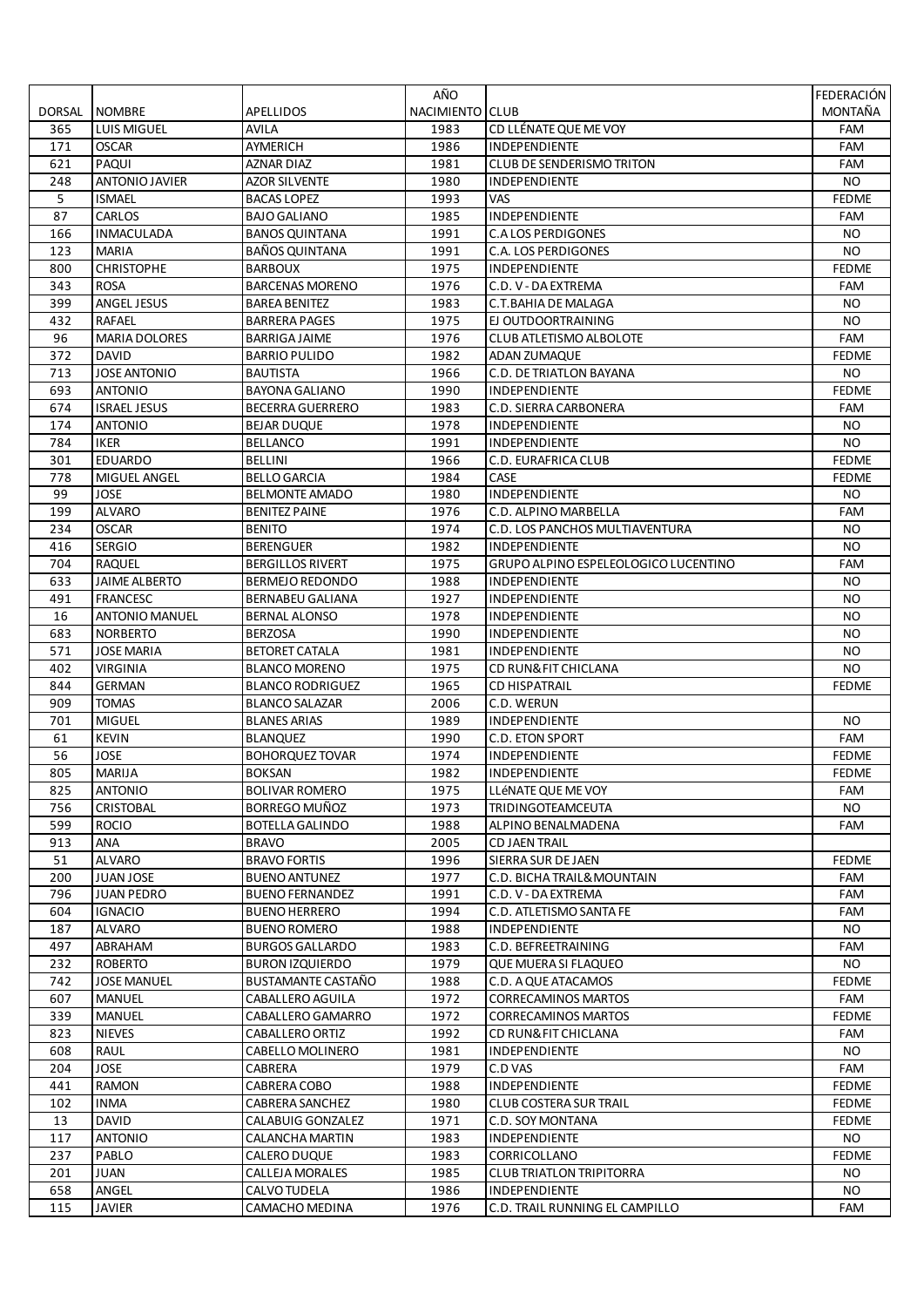|           |                         |                                  | AÑO             |                                             | FEDERACIÓN   |
|-----------|-------------------------|----------------------------------|-----------------|---------------------------------------------|--------------|
| DORSAL    | <b>NOMBRE</b>           | APELLIDOS                        | NACIMIENTO CLUB |                                             | MONTAÑA      |
| 860       | <b>JUAN PEDRO</b>       | <b>CAMARA CASTRO</b>             | 1994            | <b>INDEPENDIENTE</b>                        | NO.          |
| 181       | <b>JORGE</b>            | <b>CAMARA MARTINEZ</b>           | 1987            | C.D. AMIGOS DEL CAMINO MOZARABE             | FAM          |
| 832       | <b>VICTOR</b>           | CAMARA PARREÑO                   | 1982            | CORRICOLLANO                                | NO.          |
| 295       | <b>MIRIAM</b>           | CAMARGO DIAZ TOLEDO              | 1983            | INDEPENDIENTE                               | <b>NO</b>    |
| 664       | <b>JUDIT</b>            | <b>CAMI CARAVACA</b>             | 1979            | CLUB DE MONTANA ALMA GAIA                   | FAM          |
| 393       | <b>ASUNCION MARIA</b>   | <b>CAMPELLO TERRES</b>           | 1981            | INDEPENDIENTE                               | <b>NO</b>    |
| 95        | ALEJANDRO               | <b>CAMPOY LOPEZ</b>              | 1986            | ISBILYA - SLOPPY JOE'S                      | <b>NO</b>    |
| 548       | <b>RAMON</b>            | <b>CAMPOY OLIVER</b>             | 1974            | <b>TRIGUADIX</b>                            | NO.          |
| 89        | CARLOS                  | CANCA AREVALO                    | 1971            | C.D. GIRONBIKES-CANTINA ZAPATA TEAM         | FAM          |
| 378       | ANTONIO JAVIER          | CANO CABALLERO NIETO             | 1987            | ADAN ZUMAQUE                                | FAM          |
| 55        | <b>FRANCISCO JAVIER</b> | <b>CANO MARTIN</b>               | 1983            | <b>INDEPENDIENTE</b>                        | NO.          |
| 38        | LUCAS                   | CANO POZUELO                     | 1991            | CLUB DE ATLETISMO VILLANUEVA DE CÓRDOBA     | <b>FEDME</b> |
| 572       | <b>JUAN ANTONIO</b>     | <b>CANO SANCHEZ</b>              | 1977            | INDEPENDENT                                 | <b>NO</b>    |
| 227       | <b>DOMINGO</b>          | CANO-CABALLERO NIETO             | 1979            | ADAN ZUMAQUE                                | FAM          |
| 300       | JAVIER                  | <b>CANTERO GOMEZ</b>             | 1990            | C.D. DEPORTES OLIMPO                        | FAM          |
| 649       | <b>FRANCISCO</b>        | CANTERO GONZALEZ                 | 1977            | INDEPENDIENTE                               | <b>NO</b>    |
| 519       | <b>ENRIQUE</b>          | CAÑETE CARRILLO                  | 1981            | C.D. TRIALHAMBRA GRANADA                    | <b>FEDME</b> |
| 193       | <b>JUAN</b>             | CAÑETE RAMIREZ                   | 1991            | <b>CLUB MARATON LUCENA</b>                  | FAM          |
| 361       | MIGUEL ANGEL            | <b>CAPISCOL LOPEZ</b>            | 1979            | C.D. BICHA TRAIL& MOUNTAIN                  | <b>FEDME</b> |
| 481       | <b>JOSE MANUEL</b>      | CARABALLO VILLANUEVA             | 1974            | C.D. DEPORTES OLIMPO                        | <b>FAM</b>   |
| 146       | LUIS                    | CARACUEL CABALLERO               | 1977            | CLUB DE MONTANA ACCILANT                    | <b>FEDME</b> |
| 495       | <b>JUAN</b>             | <b>CARLOS ORTIZ RINCON</b>       | 1972            | <b>TRIATLON CARABANCHEL</b>                 | <b>NO</b>    |
| 843       | <b>MANUEL</b>           | <b>CARMONA ALGUACIL</b>          | 1978            | <b>INDEPENDIENTE</b>                        | NO.          |
| 540       | <b>JUAN ANTONIO</b>     | CARMONA CORDOBA                  | 1973            | CLUB DE ULTRAFONDO Y MONTANA LOS CUBERITOS  | <b>FEDME</b> |
| 324       | <b>MARIO</b>            | CARMONA LORA                     | 1991            | INDEPENDIENTE                               | <b>NO</b>    |
| 239       | <b>JOSE ANTONIO</b>     | CARRACAO MELENDEZ                | 1978            | TRIDINGOTEAMCEUTA                           | <b>FEDME</b> |
| 410       | <b>CARMEN</b>           | CARRASCO                         | 1972            | C.D. TRIALHAMBRA                            | NO.          |
| 746       | <b>JOSE ANGEL</b>       | <b>CARRASCO MARIN</b>            | 1974            | INDEPENDIENTE                               | <b>NO</b>    |
| 243       | <b>FRANCISCO</b>        | CARRETERO VIZCAINO               | 1973            | <b>CT ALMERIA</b>                           | <b>NO</b>    |
| 637       | <b>MANUEL</b>           | <b>CARRILLO PEREZ</b>            | 1974            | <b>CLUB ATLETISMO CORDOBES</b>              | <b>FEDME</b> |
| 436       | <b>JUAN JOSE</b>        | <b>CARRION BUENO</b>             | 1976            | C.D. ATLETISMO SANTA FE                     | FAM          |
| 579       | <b>MANUEL</b>           | <b>CASADO FERNANDEZ</b>          | 1974            | CLUB DE ULTRAFONDO Y MONTANA LOS CUBERITOS  | <b>FEDME</b> |
| 266       | <b>JUAN IGNACIO</b>     | <b>CASARES RODRIGUEZ</b>         | 1974            | INDEPENDIENTE                               | NO.          |
| 238       | <b>FRANCISCO</b>        | <b>CASERO DEL ARCO</b>           | 1970            | <b>INDEPENDIENTE</b>                        | NO.          |
| 811       | <b>MERCEDES</b>         | CASTELLO ARANDA                  | 1968            | <b>CORRECAMINOS MARTOS</b>                  | <b>FAM</b>   |
| 777       | <b>IKER</b>             | <b>CASTELO</b>                   | 1991            | <b>INDEPENDIENTE</b>                        | <b>NO</b>    |
| 162       | <b>MIGUEL</b>           | CASTILLO                         | 1974            | C.D. APAREJADORES GRANADA                   | FAM          |
| 433       | CARLOS                  | CASTILLO                         | 1983            | INDEPENDIENTE                               | NO.          |
| 831       | ANGEL                   | CASTILLO MARTINEZ                | 1984            | INDEPENDIENTE                               | NO.          |
| 845       | <b>MANUEL SERGIO</b>    | CASTILLO SANTIAGO                | 1974            | INDEPENDIENTE                               | <b>NO</b>    |
| 302       | <b>JOSEFA MERCEDES</b>  | <b>CASTRO</b>                    | 1965            | <b>CLUB DEPORTIVO VERTICALIA</b>            | FAM          |
| 296       | PEDRO                   | <b>CASTRO BLANCAS</b>            | 1983            | INDEPENDIENTE                               | NO.          |
| 866       | ALMUDENA                | <b>CASTRO CARA</b>               | 1976            | C.D. SAUVAGE                                | FAM          |
| 337       | <b>ELENA</b>            | <b>CASTRO CARO</b>               | 1982            | AA LOS PIELES RUN                           | NO.          |
| 423       | ANGEL                   | <b>CASTRO CARO</b>               | 1970            | <b>CLUB TRIATLON TOMELLOSO</b>              | NO.          |
| 503       | ARACELI                 | CASTRO CARO                      | 1978            | AA LOS PIELES RUN                           | NO.          |
| 661       | <b>BIBIAN</b>           | CASTRO LUQUE                     | 1981            | CLUB ATLETAS DE ELITE DE OSUNA              | NO.          |
| 733       | <b>JESUS</b>            | CATENA GOMEZ                     | 1995            | INDEPENDIENTE                               | <b>NO</b>    |
| 667       | PEDRO ANGEL             | CAYUELAS RABASCO                 | 1990            | <b>MUDOS TRAIL</b>                          | <b>FEDME</b> |
| 45        | NAZARET                 | <b>CEBALLOS MIJAN</b>            | 1995            | INDEPENDIENTE                               | NO.          |
| 650       | <b>FRANCISCO JAVIER</b> | CEBRIAN OLMO                     | 1975            | CLUB DEPORTIVO ELEMENTAL CORRICOLLANO       | NO.          |
| 335       | LAURA                   | <b>CELLE BORSELLI</b>            | 1976            | INDEPENDIENTE                               | NO.          |
| 716       | <b>JITKA</b>            | <b>CERNA</b>                     | 1979            | SRK - SHERPA RAID KIDS                      | NO.          |
|           |                         |                                  |                 |                                             |              |
| 71<br>562 | SEBASTIAN<br>ANDREA     | CERREJON<br><b>CERRILLO RUIZ</b> | 1988<br>1985    | INDEPENDIENTE<br>C.D. BICHA TRAIL& MOUNTAIN | FAM<br>FAM   |
|           |                         |                                  |                 |                                             |              |
| 569       | YERAY                   | <b>CERRO GALAN</b>               | 1998            | INDEPENDIENTE                               | <b>FEDME</b> |
| 360       | PILAR                   | <b>CERVERA PORRAS</b>            | 1975            | A.D.A.N. ZUMAQUE                            | <b>FEDME</b> |
| 287       | DIEGO MANUEL            | <b>CESAR PLEGUEZUELOS</b>        | 1974            | <b>RUNTRITON</b>                            | <b>FEDME</b> |
| 680       | <b>JOSE JAVIER</b>      | <b>CHACON GUIRADO</b>            | 1979            | C.D. ETON SPORT                             | <b>FEDME</b> |
| 25        | <b>JUAN MANUEL</b>      | <b>CHECA HIGUERAS</b>            | 2003            | C.D. JAEN TRAIL                             | <b>FEDME</b> |
| 502       | <b>RUBEN</b>            | CHICHARRO RUIZ                   | 1980            | CLUB DEPORTIVO ELEMENTAL CORRICOLLANO       | <b>FEDME</b> |
| 318       | <b>MARIA MANUELA</b>    | CHOVA MARTINEZ                   | 1974            | INDEPENDIENTE                               | FAM          |
| 586       | <b>JUAN ANTONIO</b>     | CHOVA MARTINEZ                   | 1971            | INDEPENDIENTE                               | <b>FEDME</b> |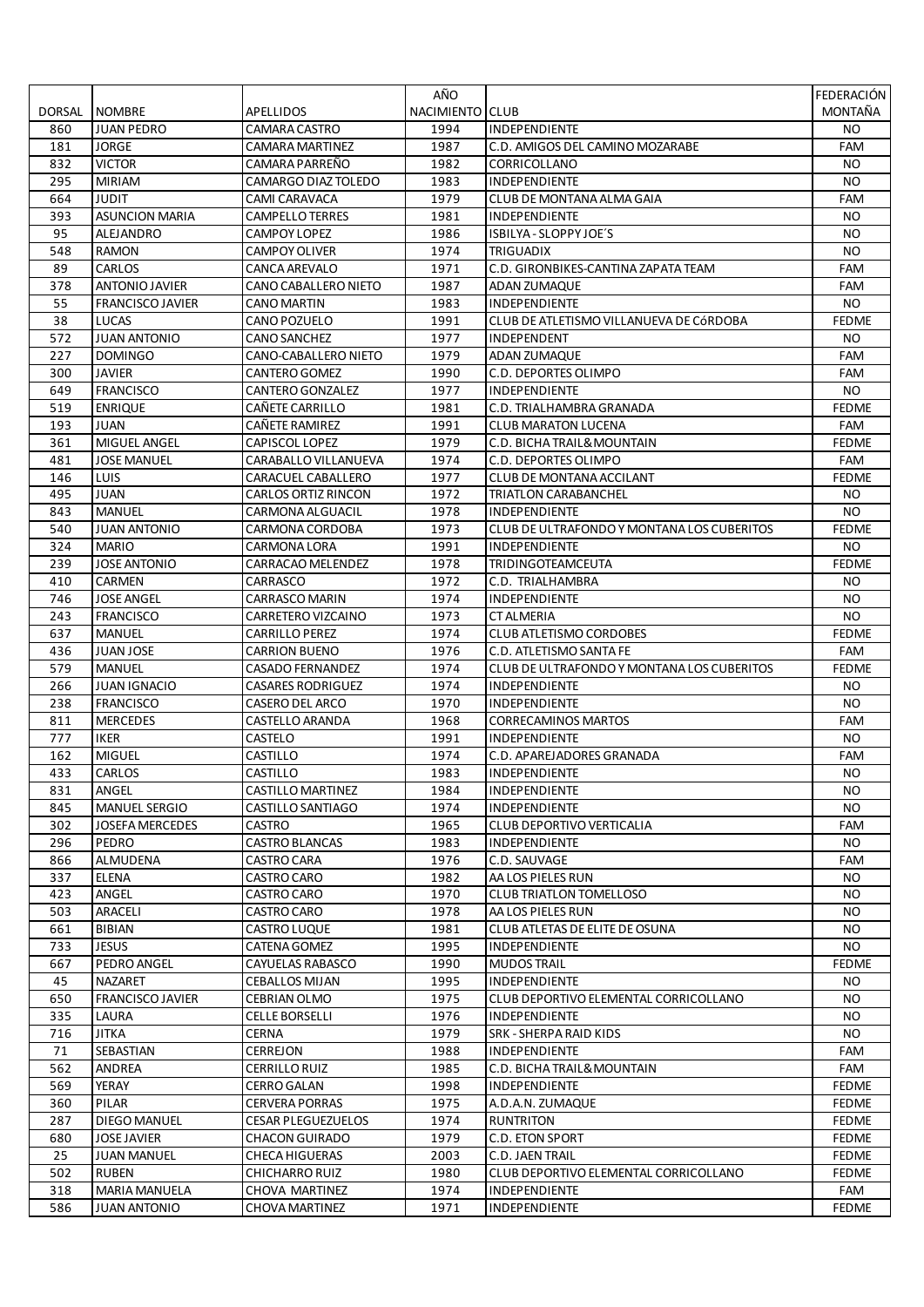|               |                         |                             | AÑO                    |                                   | FEDERACIÓN   |
|---------------|-------------------------|-----------------------------|------------------------|-----------------------------------|--------------|
| <b>DORSAL</b> | <b>NOMBRE</b>           | APELLIDOS                   | <b>NACIMIENTO CLUB</b> |                                   | MONTAÑA      |
| 70            | <b>CEZAR</b>            | <b>CIOBANU</b>              | 1981                   | INDEPENDIENTE                     | NO.          |
| 197           | <b>MANOLO</b>           | <b>COBO ROSA</b>            | 1983                   | INDEPENDIENTE                     | <b>NO</b>    |
| 438           | <b>JOSE ANTONIO</b>     | COBOS CAÑERO                | 1992                   | <b>INDEPENDIENTE</b>              | NO.          |
| 618           | <b>JUAN PEDRO</b>       | <b>COBOS CARRASCOSA</b>     | 1983                   | INDEPENDIENTE                     | <b>FEDME</b> |
| 346           | <b>BENITO</b>           | <b>COBOS PAYAN</b>          | 1967                   | <b>CARBULA SPORT</b>              | FAM          |
| 242           | <b>RAUL</b>             | <b>COCA FRONTADO</b>        | 1982                   | CD RUN& FIT CHICLANA              | <b>FEDME</b> |
| 36            | <b>IVAN</b>             | CODORNIU MARTINEZ           | 1978                   | CD LOS PANCHOS MULTIAVENTURA      | FAM          |
| 103           | <b>MARTIN</b>           | COLLANTES PEÑA              | 1991                   | INDEPENDIENTE                     | <b>FEDME</b> |
| 21            | <b>MANUEL</b>           | COLOMA GUARDIOLA            | 1986                   | COMO CHOTAS TRAIL GRUPO HINNENI   | <b>FEDME</b> |
| 715           | <b>RAUL</b>             | COMBA LOPEZ                 | 1990                   | C.D. SEURUNNING GRANADA           | <b>FEDME</b> |
| 214           | RAUL                    | <b>COMINO</b>               | 1988                   | <b>CERRO DEL CABALLO</b>          | FAM          |
| 714           | <b>CURRO</b>            | <b>COMINO ARCOS</b>         | 2003                   | MALA CARA CLUB RUNNING            | <b>FAM</b>   |
| 66            | <b>EUSEBIO RAMON</b>    | CORDOBA MEDINA              | 1973                   | ARCHIDONA GYM RUNNING             | FAM          |
| 137           | <b>RAFAEL</b>           | CORDOBATEJADA               | 1973                   | C.D. SENDA SEGURA                 | FAM          |
| 472           | DAVINIA                 | CORRALES GARCIA             | 1983                   | INDEPENDIENTE                     | <b>FEDME</b> |
| 15            | <b>RAFAEL</b>           | <b>CORREA</b>               | 1975                   | C.D. LA PINA TRAIL                | FAM          |
| 48            | <b>NOELIA</b>           | <b>CORREA GONZALEZ</b>      | 1988                   | INDEPENDIENTE                     | <b>NO</b>    |
| 202           | <b>SERGIO</b>           | <b>CORREA GONZALEZ</b>      | 1981                   | <b>INDEPENDIENTE</b>              | NO.          |
| 801           | <b>MANUEL</b>           | <b>CORREA HERRERA</b>       | 1976                   | INDEPENDIENTE                     | NO.          |
| 834           | CARLOS                  | <b>CORREA PEREZ PEDRERO</b> | 1969                   | <b>INDEPENDIENTE</b>              | <b>NO</b>    |
| 8             | <b>ALBERTO</b>          | <b>CORTES CACERES</b>       | 1974                   | INDEPENDIENTE                     | FAM          |
| 118           | JULIO                   | <b>CORTES GALLEGO</b>       | 2002                   | <b>INDEPENDIENTE</b>              | FAM          |
| 198           | JUAN                    | <b>CORTES MACIAS</b>        | 1998                   | <b>CLUB BTT YUNQUERA</b>          | FAM          |
| 240           | JOSE                    | COST CARRASCO               | 1977                   | <b>INDEPENDIENTE</b>              | <b>FEDME</b> |
| 43            | <b>DIEGO</b>            | COTERA GONZALO              | 1980                   | <b>GDM CABRALES</b>               | <b>FEDME</b> |
| 313           | <b>ANTONIO</b>          | COZAR HIDALGO               | 1972                   | C.D. SENDA SEGURA                 | FAM          |
| 323           | <b>JESUS</b>            | <b>COZAR HIDALGO</b>        | 1975                   | C.D. SENDA SEGURA                 | <b>FAM</b>   |
| 635           | <b>JUAN</b>             | CRAMAZOU HURTADO            | 1983                   | <b>CAIRS</b>                      | <b>NO</b>    |
| 821           | PABLO                   | CRIADO TOCA                 | 1976                   | <b>SCARPA</b>                     | <b>FEDME</b> |
| 258           | LUCAS                   | CRUZ GALAN                  | 1977                   | C.D. V - DA EXTREMA               | FAM          |
| 90            | <b>JUAN FRANCISCO</b>   | CRUZ RODRIGUEZ              | 1974                   | <b>CLUB DE MONTANISMO CONDOR</b>  | <b>FEDME</b> |
| 897           | PABLO                   | <b>CUEVAS TIRADO</b>        | 2006                   | C.D. ARCHIDONA GYM RUNNING        |              |
| 77            | <b>DAMIAN</b>           | <b>DAUDEN MASIA</b>         | 1989                   | INDEPENDIENTE                     | <b>FEDME</b> |
| 567           | <b>BERNARDO</b>         | DE LA PEÑA FERNANDEZ        | 1976                   | CLUB DE MONTANA CHICLANA          | <b>FEDME</b> |
| 368           | CARLOS                  | DE LA TORRE PRIETO          | 1975                   | CLUB MONTANERO BOMBEROS MURCIA    | <b>FEDME</b> |
| 867           | LOLA                    | DE LOS RISCOS VILLANUA      | 1970                   | <b>LEGROUP ESPAñA</b>             | FAM          |
| 511           | <b>JULIA</b>            | DE VERGARA ZABALA           | 1994                   | <b>UMAX TRAIL</b>                 | FAM          |
| 610           | <b>ANTONIO</b>          | DEL REY RUBIO               | 1974                   | INDEPENDIENTE                     | <b>FAM</b>   |
| 842           | <b>VICTOR</b>           | <b>DELGADO FERNANDEZ</b>    | 1974                   | <b>INDEPENDIENTE</b>              | NO.          |
| 740           | <b>LUIS</b>             | DELGADO GARCIA              | 1989                   | ADA GUADIX                        | NO.          |
| 615           | <b>EVA</b>              | <b>DIAZ</b>                 | 1983                   | C.D. ALTALI                       | <b>FEDME</b> |
| 88            | <b>GONZALO EMETERIO</b> | DIAZ ALVAREZ                | 1980                   | C.D. AXARLON                      | <b>FEDME</b> |
| 516           | ADELA                   | <b>DIAZ BRUCES</b>          | 1980                   | INDEPENDIENTE                     | NO.          |
| 602           | <b>IGNACIO</b>          | DIAZ CABELLO                | 1991                   | <b>INDEPENDIENTE</b>              | NO.          |
| 259           | <b>JOSE ANDRES</b>      | DIAZ ESCAMEZ                | 1969                   | <b>AQUEATACAMOS</b>               | FAM          |
| 584           | <b>MONICA</b>           | DIAZ GAVILAN                | 1977                   | C.D. DEPORTES OLIMPO              | <b>FEDME</b> |
| 485           | <b>ANTONIO MIGUEL</b>   | DIAZ MARTINEZ               | 1978                   | TRIATLON PEDREGALEJO              | NO.          |
| 206           | JORGE                   | DIAZ SALAZAR                | 1980                   | INDEPENDIENTE                     | FAM          |
| 246           | DOMINGO MANUEL          | DOMINGO CARRILLO            | 1972                   | C.D. SOY MONTANA                  | <b>FEDME</b> |
| 902           | CLAUDIA                 | DOMINGO PAEZ                | 2005                   | CLUB ATLETISMO MONTEJICAR         |              |
| 758           | JAVIER                  | <b>DUARTE ANDRADE</b>       | 1970                   | INDEPENDIENTE                     | NO.          |
| 47            | DANIEL                  | DURAN CAUNE                 | 1975                   | INDEPENDENT                       | <b>FEDME</b> |
| 23            | JOEL                    | EDWARDS                     | 1978                   | INDEPENDIENTE                     | <b>NO</b>    |
| 454           | <b>JUAN RAMON</b>       | EGEA RESINA                 | 1981                   | C.D. ETON SPORT                   | <b>FEDME</b> |
| 418           | LOIDA                   | <b>ESCALONA</b>             | 1981                   | <b>CLUB DEPORTIVO ROOKIES BOX</b> | FAM          |
| 577           | <b>FCO JAVIER</b>       | <b>ESCOBAR RIVAS</b>        | 1959                   | CLUB DE MONTANA ANYERA            | <b>FEDME</b> |
| 766           | <b>ERIC</b>             | ESCOBEDO JIMENEZ            | 1982                   | C.D. CORRECAMINOS                 | FAM          |
| 437           | <b>ROBERTO</b>          | <b>ESCUDERO MORENO</b>      | 1993                   | INDEPENDIENTE                     | NO.          |
| 122           | <b>MANUEL</b>           | <b>ESPINAR DEL RIO</b>      | 1979                   | C.D. BICHA TRAIL& MOUNTAIN        | <b>FEDME</b> |
| 507           | ANGEL JAVIER            | ESPINOLA GONZALEZ           | 1982                   | CLUB DE MONTANA ACCILANT          | FAM          |
| 285           | <b>JOSE LUIS</b>        | ESPINOSA DE LOS MONTEROS    | 1990                   | <b>INDEPENDIENTE</b>              | NO.          |
| 513           | <b>VICENTE</b>          | <b>ESTEVE CLAVEL</b>        | 1993                   | <b>ALTET TRAIL</b>                | NO.          |
| 524           | RICARDO                 | <b>ESTEVE CLAVEL</b>        | 1996                   | <b>ALTET TRAIL</b>                | NO.          |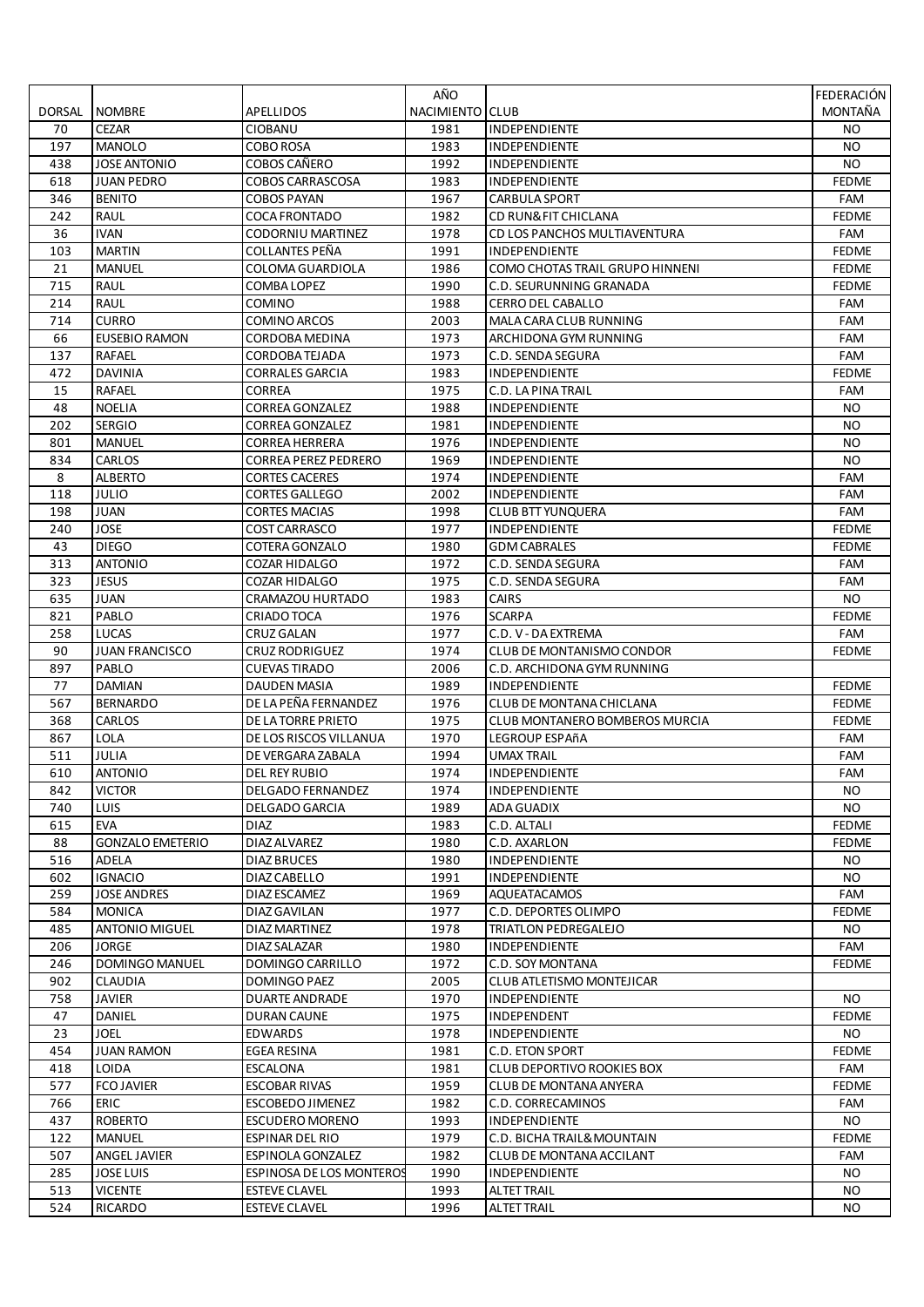|        |                         |                           | AÑO             |                                                 | FEDERACIÓN   |
|--------|-------------------------|---------------------------|-----------------|-------------------------------------------------|--------------|
| DORSAL | <b>NOMBRE</b>           | <b>APELLIDOS</b>          | NACIMIENTO CLUB |                                                 | MONTAÑA      |
| 493    | <b>VICENTE</b>          | <b>ESTEVE MOYA</b>        | 1962            | <b>ALTET TRAIL</b>                              | NO.          |
| 269    | <b>INOCENCIO</b>        | <b>ESTRELLA RODRIGUEZ</b> | 1974            | <b>CLUB DE MONTANISMO CONDOR</b>                | FAM          |
| 270    | PABLO                   | EUSEBIO SANCHEZ           | 1980            | <b>INDEPENDIENTE</b>                            | NO.          |
| 752    | ANTONIO JESUS           | <b>EXPOSITO MILLAN</b>    | 1986            | INDEPENDIENTE                                   | NO.          |
| 591    | CATALINA                | <b>FABERO GALAN</b>       | 1981            | <b>CLUB DE SENDERISMO TRITON</b>                | FAM          |
| 587    | <b>EMILIO</b>           | <b>FELICES MARTINEZ</b>   | 1976            | INDEPENDIENTE                                   | NO.          |
| 545    | <b>DAVID</b>            | <b>FENOY PEREZ</b>        | 1980            | CD AL-MANSAF                                    | <b>NO</b>    |
| 404    | <b>MIGUEL</b>           | FERNADEZ ENRIQUEZ         | 1976            | C.D. LA PINA TRAIL                              | <b>FEDME</b> |
| 152    | <b>RAFAEL</b>           | <b>FERNANDEZ CALVENTE</b> | 1969            | <b>INDEPENDIENTE</b>                            | FAM          |
| 646    | CRISTIAN                | <b>FERNANDEZ CANO</b>     | 1989            | INDEPENDIENTE                                   | <b>NO</b>    |
| 744    | <b>JONATHAN</b>         | FERNANDEZ DIONISIO        | 1979            | <b>INDEPENDIENTE</b>                            | FAM          |
| 678    | <b>ALFREDO</b>          | FERNANDEZ DOMINGUEZ       | 1981            | INDEPENDIENTE                                   | NO.          |
| 92     | <b>ENRIQUE</b>          | FERNANDEZ GARCIA          | 1960            | <b>INDEPENDIENTE</b>                            | FAM          |
| 724    | DANIEL                  | FERNANDEZ GARCIA          | 1976            | INDEPENDIENTE                                   | <b>NO</b>    |
| 163    | <b>FRANCISCO</b>        | FERNANDEZ GIL             | 1977            | CD LOS PANCHOS MULTIAVENTURA                    | FAM          |
| 11     | <b>JESUS</b>            | FERNANDEZ HERNANDEZ       | 1968            | C.D. LOS TROTANOCHES                            | FAM          |
| 725    | <b>JAVIER</b>           | FERNANDEZ HINOJO          | 1983            | C.D. ETON SPORT                                 | NO.          |
| 718    | <b>NACHO</b>            | <b>FERNANDEZ RAMIREZ</b>  | 1985            | INDEPENDIENTE                                   | <b>NO</b>    |
| 129    | SEBASTIAN               | FERNANDEZ ROUSSELOT       | 1984            | INDEPENDIENTE                                   | NO.          |
| 601    | <b>JOSE MANUEL</b>      | <b>FERNANDEZ SANCHEZ</b>  | 1964            | POLIDEPORTIVO OLIMPO CADIZ                      | <b>FEDME</b> |
| 176    | JAIME                   | <b>FERRER ALONSO</b>      | 1982            | <b>CLUB MARATON QUINTO ALIENTO</b>              | NO.          |
| 28     | <b>JOSE ANGEL</b>       | FERRER GARCIA             | 1991            | PHYSICAL TRAIN3ING                              | FAM          |
| 329    | JULIA                   | FIBLA PRADES              | 1997            | <b>INDEPENDIENTE</b>                            | FAM          |
| 854    | JOSE                    | <b>FIGUEREDO LOPEZ</b>    | 1984            | C.D. SOY MONTANA                                | <b>FAM</b>   |
| 730    | SUSANA                  | <b>FINES GONZALEZ</b>     | 1981            | <b>CLUB EGO RUNIN</b>                           | <b>NO</b>    |
| 859    | <b>JAVIER</b>           | <b>FLORES LOPEZ</b>       | 1973            | C.D. ATLETISMO SANTA FE                         | FAM          |
| 451    | <b>JUAN MANUEL</b>      | <b>FORTES SANCHEZ</b>     | 1977            | PONTEENMARCHAYA                                 | NO.          |
| 598    | <b>RAUL</b>             | <b>FRESNEDA FERNANDEZ</b> | 1989            | <b>CORRECOSTERES</b>                            | <b>NO</b>    |
| 223    | <b>JUAN FRANCISCO</b>   | <b>FUENTES ABRIL</b>      | 1981            | CD ATLETISMO Y TRIATLÓN RUNRUNDATA              | FAM          |
| 319    | <b>MARTA</b>            | FUENTES SORIA             | 1997            | <b>INDEPENDIENTE</b>                            | NO.          |
| 697    | <b>ANTONIO JESUS</b>    | GALIANO FERNANDEZ         | 1980            | TRAILRUNNERS AVANZA JAEN                        | NO.          |
| 706    | <b>ANTONIO</b>          | <b>GALIANO MORALES</b>    | 1974            | PHISYCAL TRAIN3ING                              | <b>FEDME</b> |
| 278    | <b>JUAN CARLOS</b>      | GALLARDO GALLEGO          | 1973            | CLUB DE ATLETISMO ARROYO DE LA MIEL             | FAM          |
| 452    | <b>RAFAEL</b>           | <b>GALLARDO GONZALEZ</b>  | 1963            | C.D. LOS PANCHOS MULTIAVENTURA                  | NO.          |
| 900    | CARLOS                  | <b>GALLARDO GUERRERO</b>  | 2004            | C.D. PIZARRAVENTURA                             |              |
| 289    | <b>IGNACIO</b>          | <b>GALLARDO SICILIA</b>   | 1972            | <b>CLUB DE MONTANISMO CONDOR</b>                | FAM          |
| 863    | <b>MARTIN</b>           | GALVEZ                    | 1979            | INDEPENDIENTE                                   | NO.          |
| 446    | <b>RAFAEL</b>           | <b>GAMERO RODRIGUEZ</b>   | 1976            | <b>INDEPENDIENTE</b>                            | <b>FEDME</b> |
| 236    | <b>MANUEL</b>           | <b>GAMEZ REDONDO</b>      | 1971            | CD LOS PANCHOS MULTIAVENTURA                    | <b>FEDME</b> |
| 643    | <b>GABRIEL</b>          | <b>GAMO CASTILLO</b>      | 1976            | INDEPENDIENTE                                   | NO.          |
| 72     | <b>RUBEN</b>            | <b>GANDIA</b>             | 1972            | <b>CLUB DE TRIALTLON DE ALHAURIN</b>            | NO.          |
| 107    | <b>IGNACIO</b>          | <b>GARCIA</b>             | 1988            | INDEPENDIENTE                                   | NO.          |
| 280    | <b>ALBERTO</b>          | <b>GARCIA ACERA</b>       | 1982            | ASOCIACION DEPORTIVA PICOTA BIKE VALLE DE JERTE | <b>FEDME</b> |
| 167    | PEDRO LUIS              | GARCIA ALEMANY            | 1980            | INDEPENDIENTE                                   | NO.          |
| 9      | ABRAHAM                 | GARCIA BENITEZ            | 1988            | PHYSICAL TRAIN3ING                              | FAM          |
| 721    | CARLOS                  | GARCIA CAMPAÑA            | 2003            | MALA CARA CLUB RUNNING                          | FAM          |
| 105    | <b>IVAN</b>             | <b>GARCIA CARNERERO</b>   | 1994            | <b>INDEPENDIENTE</b>                            | NO.          |
| 222    | RAUL                    | <b>GARCIA CASTILLO</b>    | 1983            | C.D. WERUN                                      | FAM          |
| 447    | <b>ALBERTO</b>          | <b>GARCIA DE LEON</b>     | 1987            | <b>TABLAS TRAIL</b>                             | <b>FEDME</b> |
| 855    | SERGIO ISMAEL           | <b>GARCIA GARRIDO</b>     | 1979            | TRAILRUNNERS AVANZA JAEN                        | FAM          |
| 357    | <b>FRANCISCO JAVIER</b> | GARCIA GERRA              | 1970            | PUNTITO SPORT TEAN                              | NO.          |
| 310    | DIANA MARIA             | GARCIA GOMEZ CARABALLO    | 1979            | INDEPENDIENTE                                   | NO.          |
| 852    | CARI                    | GARCIA GONZALEZ           | 1965            | <b>INDEPENDIENTE</b>                            | NO.          |
| 512    | <b>MIGUEL</b>           | <b>GARCIA JIMENEZ</b>     | 1974            | TRIATLON CARABANCHEL                            | <b>FEDME</b> |
| 114    | <b>MOHAMED</b>          | <b>GARCIA LOPEZ</b>       | 1998            | INDEPENDIENTE                                   | NO.          |
| 286    | PEDRO                   | <b>GARCIA LOPEZ</b>       | 1987            | INDEPENDIENTE                                   | FAM          |
| 355    | <b>JOSE MARIA</b>       | <b>GARCIA LOPEZ</b>       | 1983            | INDEPENDIENTE                                   | FAM          |
| 82     | <b>BLAS</b>             | <b>GARCIA MORENO</b>      | 1970            | PANMOERNO TRAIL                                 | NO.          |
| 782    | <b>SERGIO</b>           | <b>GARCIA ORTEGA</b>      | 1977            | A.C.D. AL BORDE DE LO INCONCEBIBLE              | FAM          |
| 288    | IGNACIO                 | GARCIA OSORIO             | 1978            | TRIATLON PEDREGALEJO                            | NO.          |
| 97     | <b>JAVIER</b>           | GARCIA PEREDA             | 1979            | <b>INDEPENDIENTE</b>                            | NO.          |
| 741    | <b>JORGE</b>            | GARCIA PEREZ              | 1984            | <b>CLUB DEPORTIVO ELBRUZ</b>                    | FAM          |
| 903    | <b>TOMAS</b>            | <b>GARCIA PINEAU</b>      | 2004            | C.D. GRANADA X EL RUNNING                       |              |
|        |                         |                           |                 |                                                 |              |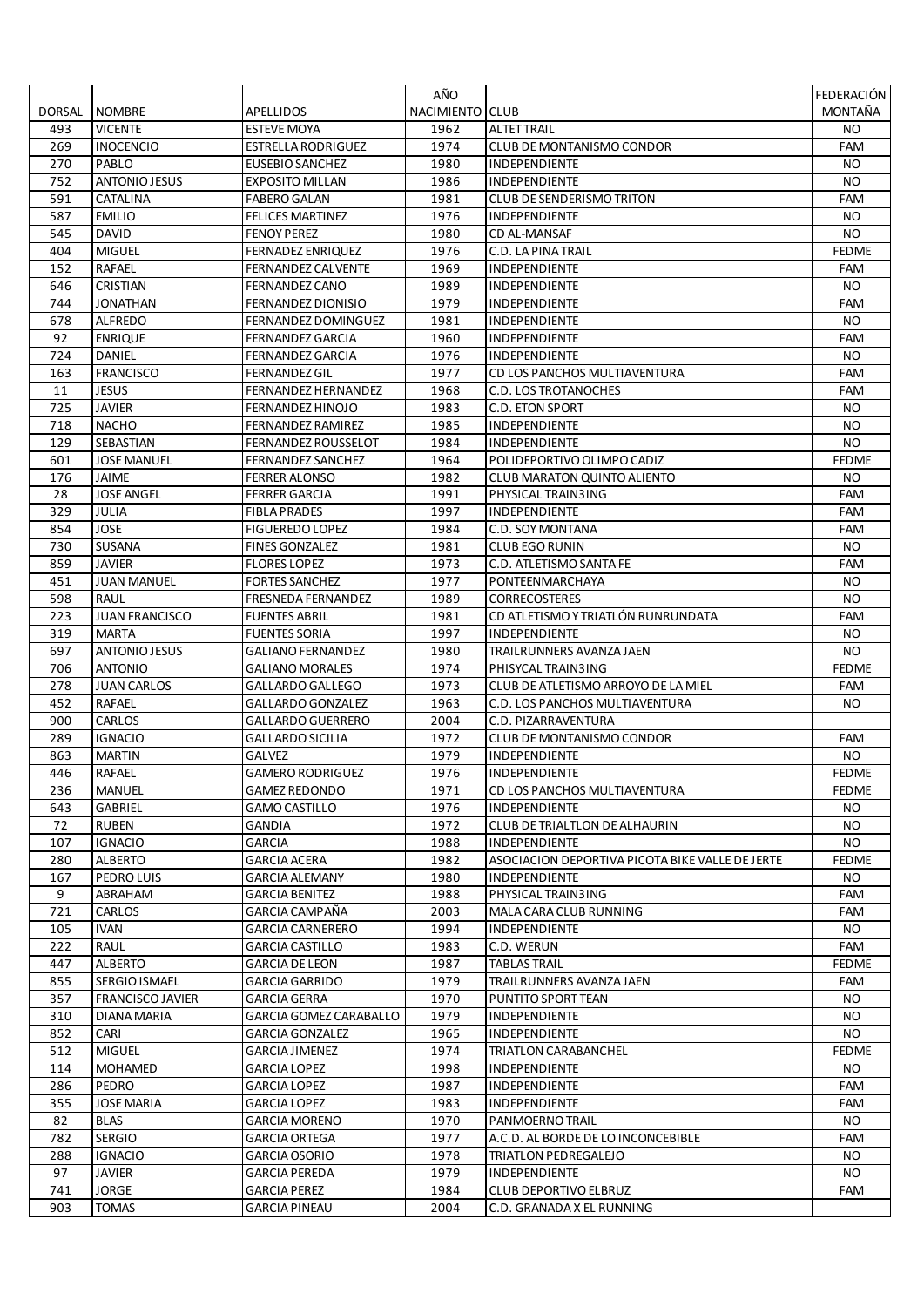|          |                                     |                                     | AÑO             |                                                  | FEDERACIÓN   |
|----------|-------------------------------------|-------------------------------------|-----------------|--------------------------------------------------|--------------|
| DORSAL   | <b>NOMBRE</b>                       | APELLIDOS                           | NACIMIENTO CLUB |                                                  | MONTAÑA      |
| 85       | CARLOS                              | <b>GARCIA RAMIREZ</b>               | 1979            | INDEPENDIENTE                                    | <b>FEDME</b> |
| 24       | <b>CURRO</b>                        | GARCIA RAMOS                        | 1979            | TRIATLON PEDREGALEJO                             | NO.          |
| 10       | <b>ALBERTO</b>                      | <b>GARCIA RIEGO</b>                 | 1995            | <b>INDEPENDENT</b>                               | NO.          |
| 768      | <b>MIGUEL</b>                       | <b>GARCIA RUBIÑO</b>                | 1966            | C.D. DEPORTES OLIMPO                             | <b>FEDME</b> |
| 22       | <b>JOSE ANTONIO</b>                 | <b>GARCIA RUIZ</b>                  | 1976            | <b>CLUB ATLETISMO ALBOLOTE</b>                   | <b>FEDME</b> |
| 504      | SANDRA                              | <b>GARCIA TORRES</b>                | 1978            | C.D. DE ESQUI CAJA RURAL DE GRANADA              | <b>FEDME</b> |
| 632      | ALVARO ANTONIO                      | GARCIA TORRES                       | 1981            | <b>INDEPENDIENTE</b>                             | NO.          |
| 696      | <b>ENRIQUE</b>                      | <b>GARCIA VENA</b>                  | 1977            | C.D. VITALE!                                     | NO.          |
| 60       | EMILIO JOSE                         | <b>GARCIA VIVANCOS</b>              | 1980            | <b>KAMPAMENTO BASE</b>                           | <b>FEDME</b> |
| 247      | MARIA DEL CARMEN                    | GARCIA YEPES                        | 1974            | INDEPENDIENTE                                    | NO.          |
| 856      | GEMA MARIA                          | GARRIDO AGUILAR                     | 1983            | TRAILRUNNERS AVANZA JAEN                         | FAM          |
| 75       | ADELA                               | <b>GARRIDO MIRANDA</b>              | 1981            | <b>CORRECAMINOS MARTOS</b>                       | FAM          |
| 688      | <b>LOURDES</b>                      | GARRIDO MIRANDA                     | 1981            | <b>CORRECAMINOS MARTOS</b>                       | FAM          |
| 911      | <b>NIEVES</b>                       | GARVI MELGUIZO                      | 2006            | C.D. GRANADA X EL RUNNING                        |              |
| 813      | <b>MANUEL</b>                       | GARZON LOPEZ                        | 1959            | <b>INDEPENDIENTE</b>                             | NO.          |
| 726      | PEDRO                               | GAVILAN HINOJOSA                    | 1980            | <b>PURE AVENTURE</b>                             | FAM          |
| 375<br>6 | JAIME<br>ANA                        | GAVILAN SOUTO<br><b>GAY PARRAGA</b> | 1984<br>1992    | PHYSICAL TRAIN3ING<br>C.D. BICHA TRAIL& MOUNTAIN | NO.<br>FAM   |
| 684      | <b>RAQUEL</b>                       | <b>GEA GARCIA</b>                   | 1979            | C.D. GRUPO ALPINO DE BENALMADENA                 | FAM          |
| 440      | KILLIAN                             | <b>GERONA MOORE</b>                 | 1987            | C.D. WERUN                                       | <b>FAM</b>   |
| 279      | JUAN                                | <b>GIL MARTOS</b>                   | 1992            | <b>CLUB BTT YUNQUERA</b>                         | <b>FEDME</b> |
| 344      | <b>FRANCISCO JAVIER</b>             | GILAR PALENCIA                      | 1980            | <b>COMO CHOTAS TRAIL</b>                         | <b>FEDME</b> |
| 154      | BELEN                               | <b>GILAR TOMAS</b>                  | 1996            | <b>COMO CHOTAS TRAIL</b>                         | NO.          |
| 260      | PAULO                               | <b>GOMES</b>                        | 1987            | <b>INDEPENDIENTE</b>                             | NO.          |
| 64       | <b>ANTONIO</b>                      | <b>GOMEZ CANOVAS</b>                | 1995            | <b>INDEPENDIENTE</b>                             | <b>NO</b>    |
| 207      | AFRICA                              | GOMEZ CEPAS                         | 1994            | CLUB DE ATLETISMO VILLANUEVA DE CÓRDOBA          | FAM          |
| 192      | <b>RAUL</b>                         | <b>GOMEZ GALVEZ</b>                 | 1982            | C.D. BEFREETRAINING                              | FAM          |
| 488      | <b>GABRIEL</b>                      | <b>GOMEZ GARNICA</b>                | 1988            | CLUB DEPORTIVO LLENATE QUE ME VOY                | FAM          |
| 156      | RICARDO                             | <b>GOMEZ GONZALEZ</b>               | 1981            | C.D. PARALPINISTA LA SAGRA                       | <b>FEDME</b> |
| 487      | <b>JOSE MANUEL</b>                  | GOMEZ GONZALEZ                      | 1978            | <b>INDEPENDIENTE</b>                             | NO.          |
| 304      | PEDRO                               | GOMEZ GUTIERREZ                     | 1968            | CLUB DE ATLETISMO VILLANUEVA DE CÓRDOBA          | NO.          |
| 737      | ANGEL NORBERTO                      | <b>GONZALEZ</b>                     | 1982            | C.D. SENDA SEGURA                                | FAM          |
| 840      | <b>RUBEN</b>                        | <b>GONZALEZ</b>                     | 1993            | <b>INDEPENDIENTE</b>                             | NO.          |
| 230      | <b>RAFAEL</b>                       | <b>GONZALEZ AVILA</b>               | 1970            | <b>INDEPENDIENTE</b>                             | NO.          |
| 321      | <b>PATRICIO</b>                     | <b>GONZALEZ BUENO</b>               | 1981            | <b>INDEPENDIENTE</b>                             | NO.          |
| 290      | <b>JUAN ANTONIO</b>                 | <b>GONZALEZ CABALLERO</b>           | 1979            | CLUB DE ULTRAFONDO Y MONTANA LOS CUBERITOS       | <b>FEDME</b> |
| 901      | ALEJANDRO                           | <b>GONZALEZ CABRERA</b>             | 2006            | C.D. FUENTE DEL ACEBUCHE                         |              |
| 908      | <b>NATALIA</b>                      | <b>GONZALEZ CARRETERO</b>           | 2006            | CLUB DE ATLETISMO Y MONTANA ATARFE               |              |
| 648      | <b>ANTONIO GABRIEL</b>              | GONZALEZ CASADO                     | 1984            | <b>CAIRS</b>                                     | NO.          |
| 757      | <b>ENRIQUE</b>                      | <b>GONZALEZ CASAS</b>               | 1973            | <b>TRIDINGOTEAMCEUTA</b>                         | <b>NO</b>    |
| 26       | ALVARO ALFONSO                      | <b>GONZALEZ ESPEJO</b>              | 1991            | <b>INDEPENDIENTE</b>                             | <b>FEDME</b> |
| 235      | <b>GREGORIO DIMAS</b>               | <b>GONZALEZ FERNANDEZ</b>           | 1977            | A.D. ULTRAFONDO GUADIX                           | NO.          |
| 738      | <b>AUGUSTO</b>                      | <b>GONZALEZ FUENTES</b>             | 1981            | C.D. SENDA SEGURA                                | FAM          |
| 265      | <b>MARIANO</b>                      | <b>GONZALEZ GALDEANO</b>            | 1974            | C.D. SOY MONTANA                                 | FAM          |
| 225      | JAVIER                              | <b>GONZALEZ GONZALEZ</b>            | 1969            | <b>INDEPENDIENTE</b>                             | NO.          |
| 699      | <b>FIDEL</b>                        | <b>GONZALEZ GONZALEZ</b>            | 1974            | CEIP RODRIGUEZ MARIN                             | FAM          |
| 681      | <b>JUAN MIGUEL</b>                  | <b>GONZALEZ GRAU</b>                | 1962            | <b>INDEPENDIENTE</b>                             | <b>FEDME</b> |
| 521      | RAUL                                | <b>GONZALEZ HERNANDEZ</b>           | 1980            | INDEPENDIENTE                                    | NO.          |
| 557      | <b>JUAN CARLOS</b>                  | <b>GONZALEZ HERNANDEZ</b>           | 1977            | <b>INDEPENDIENTE</b>                             | FAM          |
| 549      | <b>VICTORIA EUGENIA</b>             | <b>GONZALEZ LOBO</b>                | 1981            | <b>CLUB DE SENDERISMO TRITON</b>                 | <b>FEDME</b> |
| 352      | DIONISIO JAVIER                     | <b>GONZALEZ MARTINEZ</b>            | 1989            | <b>INDEPENDIENTE</b>                             | NO.          |
| 822      | PABLO                               | <b>GONZALEZ MORENO</b>              | 1991            | INDEPENDIENTE                                    | NO.          |
| 213      | <b>ANTONIO</b>                      | GONZALEZ NARANJO                    | 1971            | C.D. BICHA TRAIL& MOUNTAIN                       | FAM          |
| 120      | <b>MANUEL JESUS</b>                 | <b>GONZALEZ PEREZ</b>               | 1978            | THE COJOS TEAM                                   | FAM          |
| 755      | CARLOS                              | <b>GONZALEZ RODRIGUEZ</b>           | 2003            | CLUB DE MONTANA ALMA GAIA                        | <b>FEDME</b> |
| 27       | <b>FRAN</b>                         | <b>GONZALEZ ROMERO</b>              | 1973            | INDEPENDIENTE                                    | NO.          |
| 869      | MANUEL JESUS                        | <b>GONZALEZ VALDERAS</b>            | 1987            | L'ARISTA                                         | FAM          |
| 837      | PEDRO                               | <b>GRANA ZAFRA</b>                  | 1967            | <b>GRANABIKE</b>                                 | NO.          |
| 517      | <b>CESAR</b>                        | <b>GRANADOS</b>                     | 1986            | INDEPENDIENTE                                    | NO.          |
| 660      | GONZALO                             | GRANADOS GARCIA                     | 1979            | <b>INDEPENDIENTE</b>                             | NO.          |
| 476      | <b>FRANCISCO</b>                    | <b>GRANELL PRADES</b>               | 1969            | INDEPENDENT                                      | NO.          |
| 143<br>4 | <b>ANTONIO</b><br><b>JUAN RAMON</b> | GUARINO<br><b>GUERRERO CHECA</b>    | 1981<br>1966    | <b>INDEPENDIENTE</b><br>ALPINO BENALMADENA       | NO.          |
|          |                                     |                                     |                 |                                                  | <b>FEDME</b> |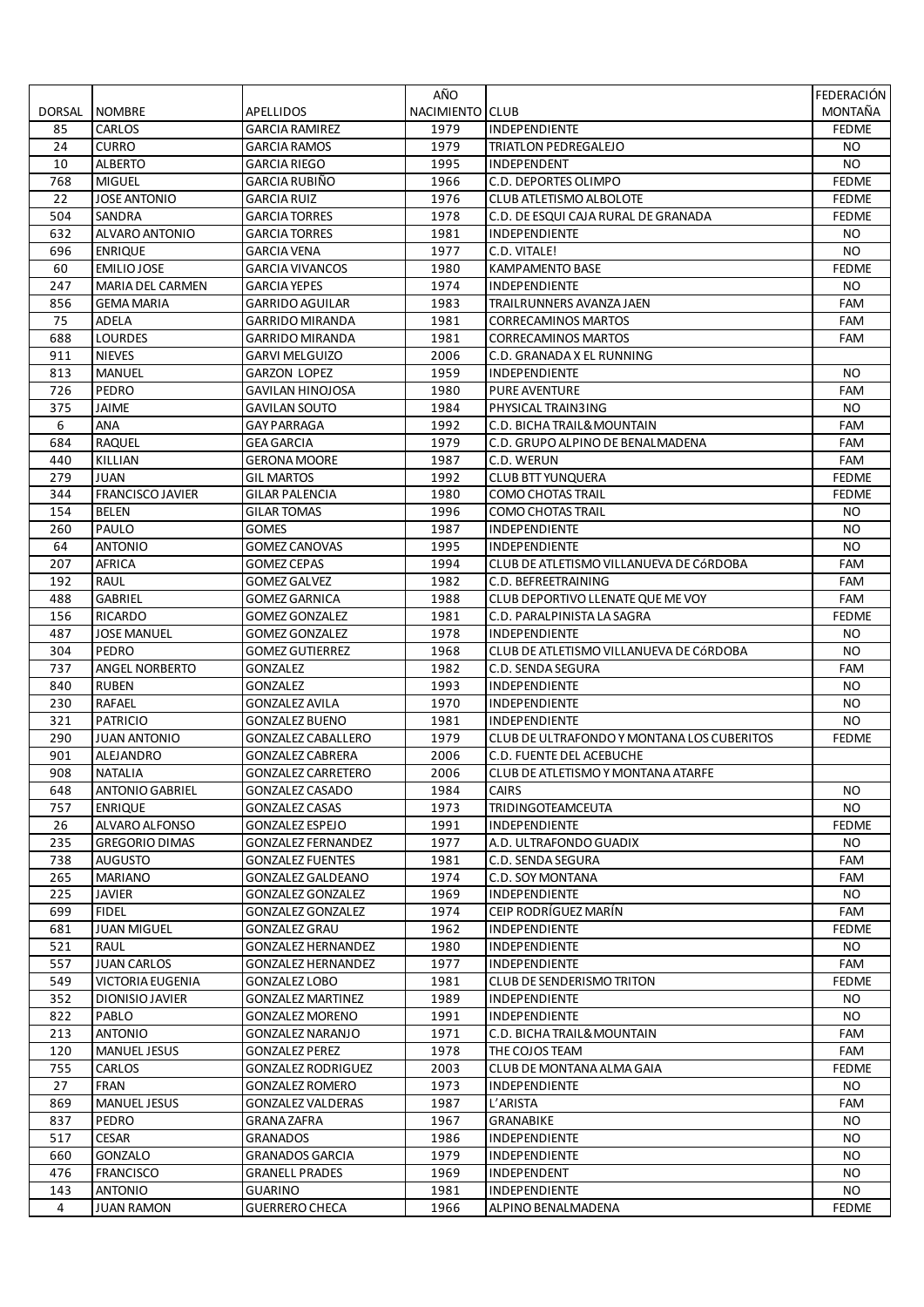|                |                         |                            | AÑO             |                                                | <b>FEDERACIÓN</b> |
|----------------|-------------------------|----------------------------|-----------------|------------------------------------------------|-------------------|
| DORSAL         | <b>NOMBRE</b>           | <b>APELLIDOS</b>           | NACIMIENTO CLUB |                                                | MONTAÑA           |
| 249            | ALEJANDRO               | <b>GUIJARRO MORILLAS</b>   | 1977            | <b>TRIATLON NAZARI</b>                         | FAM               |
| 803            | <b>GINES</b>            | <b>GUTIERREZ ACOSTA</b>    | 1965            | C.D. V - DA EXTREMA                            | FAM               |
| 640            | <b>JAVIER</b>           | <b>GUTIERREZ CUADRADO</b>  | 1978            | <b>INDEPENDIENTE</b>                           | NO.               |
| 244            | SUSANA                  | <b>GUTIERREZ LOBATO</b>    | 1968            | INDEPENDIENTE                                  | FAM               |
| 705            | MIGUEL ANGEL            | <b>GUTIERREZ MARTIN</b>    | 1982            | <b>GRANABIKE</b>                               | NO.               |
| 802            | CARLOS                  | <b>GUTIERREZ MARTINEZ</b>  | 1984            | INDEPENDIENTE                                  | <b>FEDME</b>      |
| 94             | <b>DAVID</b>            | <b>GUTIERREZ RODRIGO</b>   | 1982            |                                                | NO                |
| 465            | <b>JUAN CARLOS</b>      | GUTIERREZ SALAS            | 1969            | <b>INDEPENDIENTE</b>                           | FAM               |
| 829            | <b>EMILIO</b>           | <b>GUTIERREZ TORRES</b>    | 1979            | INDEPENDIENTE                                  | NO.               |
| 267            | <b>JOSE MARIA</b>       | <b>GUTIERREZ VILCHEZ</b>   | 1987            | CERRO DEL CABALLO                              | FAM               |
| 356            | ANDREW                  | HALL SUMNER                | 1975            | <b>INDEPENDENT</b>                             | NO.               |
| 614            | <b>FRANCISCO JAVIER</b> | <b>HARO FERNANDEZ</b>      | 1979            | CLUB DE ATLETISMO ARROYO DE LA MIEL            | FAM               |
| 786            | <b>JAVIER MANUEL</b>    | <b>HARO LORENTE</b>        | 1991            | INDEPENDIENTE                                  | NO.               |
| 475            | <b>NICOLAS</b>          | <b>HEREDIA BERDONES</b>    | 1978            | CLUB DE ATLETISMO ALBOLOTE                     | FAM               |
| 582            | ESTEBAN                 | <b>HEREDIA BERDONES</b>    | 1986            | <b>INDEPENDIENTE</b>                           | NO.               |
| 814            | LIZANO                  | <b>HERNANDEZ</b>           | 1968            | CA ZEBULON MACAHAN                             | NO.               |
| 753            | <b>IGNACIO</b>          | <b>HERNANDEZ ARCOS</b>     | 1967            | <b>INDEPENDIENTE</b>                           | <b>NO</b>         |
| 564            | <b>JOSE MANUEL</b>      | <b>HERNANDEZ CALADO</b>    | 1982            | CLUB DE ULTRAFONDO Y MONTANA LOS CUBERITOS     | <b>FEDME</b>      |
| 133            | <b>FRANCISCO</b>        | <b>HERNANDEZ OLEA</b>      | 1981            | <b>C.D. LOS TROTANOCHES</b>                    | FAM               |
| 83             | <b>VICTORIO</b>         | <b>HERNANDEZ RODRIGUEZ</b> | 1974            | C.D.E. BIKILA-MANJARO                          | <b>FEDME</b>      |
| 110            | <b>JAVIER</b>           | <b>HERNANDEZ SANCHEZ</b>   | 1993            | INDEPENDIENTE                                  | <b>FEDME</b>      |
| 827            | <b>ERNESTO</b>          | <b>HERRERA MONTES</b>      | 1978            | INDEPENDIENTE                                  | NO.               |
| 727            | <b>FATIMA</b>           | HERRUZO RODRIGUEZ          | 1972            | <b>CD RUN&amp;FIT CHICLANA</b>                 | NO.               |
| 644            | <b>FRANCISCO</b>        | <b>HIDALGO</b>             | 1973            | <b>CD AXARLON</b>                              | FAM               |
| 824            | PEDRO                   | HIDALGO GALLEGO            | 1990            | INDEPENDIENTE                                  | <b>NO</b>         |
| 281            | MAYKA                   | HIDALGO GONZALEZ           | 1978            | C.D. BARRANCO DE AIKIBIA                       | <b>FEDME</b>      |
| 175            | PILAR                   | <b>HUERTA ARENAS</b>       | 1977            | CLUB DE MONTANA ACCILANT                       | FAM               |
| 780            | <b>ANTONIO</b>          | <b>HUETE ALLUD</b>         | 1975            | INDEPENDIENTE                                  | NO.               |
| 273            | <b>FANNY</b>            | HUETE DIAZ                 | 1970            | C.D. BICHA TRAIL& MOUNTAIN                     | <b>FEDME</b>      |
| 128            | ANTONIO JOSE            | HUETE MARTINEZ             | 1973            | <b>INDEPENDIENTE</b>                           | NO.               |
| 799            | <b>JUAN CARLOS</b>      | HURTADO BOLIVAR            | 1978            | <b>INDEPENDIENTE</b>                           | <b>FEDME</b>      |
| 791            | CRISTIAN                | IBAÑEZ VALERO              | 2002            | CLUB D'ESPORTS DE MUNTANYA VILAFAMES           | <b>FEDME</b>      |
| 466            | <b>IVAN</b>             | <b>IVAN ORTIZ GARCIA</b>   | 2002            | <b>TRIATLON CARABANCHEL</b>                    | <b>FEDME</b>      |
| 3              | <b>MANUEL</b>           | JABALERA RODRIGUEZ         | 1976            | C.D. LOS TROTANOCHES                           | FAM               |
| 379            | <b>THIBAUT</b>          | <b>JACQUIER</b>            | 1974            | <b>INDEPENDIENTE</b>                           | NO.               |
| 297            | <b>MANUEL</b>           | <b>JAEN BENITEZ</b>        | 1968            | C.D. KE ARTE                                   | FAM               |
| 400            | <b>ADRIAN</b>           | JAEN GONZALEZ              | 1994            | C.D. KE ARTE                                   | FAM               |
| 443            | <b>AGUSTIN</b>          | JIMENEZ                    | 1978            | OK MAS GRANADA                                 | NO.               |
| 772            | JOSE                    | <b>JIMENEZ BELDA</b>       | 1998            | INDEPENDIENTE                                  | NO.               |
| 745            | <b>RODOLFO</b>          | <b>JIMENEZ BURGOS</b>      | 1977            | INDEPENDIENTE                                  | NO.               |
| 264            | JUAN JOSE               | <b>JIMENEZ DOMINGUEZ</b>   | 1994            | <b>CLUB TRIATLÓN COÍN</b>                      | NO.               |
| 309            | <b>GLORIA MARIA</b>     | <b>JIMENEZ FERNANDEZ</b>   | 1971            | <b>CM SIERRA SUR</b>                           | <b>FEDME</b>      |
| 177            | <b>JUAN RAMON</b>       | JIMENEZ GALLEGO            | 1990            | INDEPENDIENTE                                  | <b>FEDME</b>      |
| $\overline{2}$ | <b>JOSE MARIA</b>       | JIMENEZ GARCIA             | 1984            | INDEPENDIENTE                                  | NO.               |
| 559            | MARIOLA                 | JIMENEZ LOZANO             | 1975            | CLUB DE MONTAÑA ACCILANT                       | <b>FEDME</b>      |
| 769            | <b>JOSE ANTONIO</b>     | JIMENEZ MARTIN             | 1980            | <b>INDEPENDIENTE</b>                           | FAM               |
| 617            | JESUS                   | JIMENEZ MOLINA             | 1973            | ADAN ZUMAQUE                                   | FAM               |
| 173            | JOSE                    | JINES                      | 1986            | C.D. BR MUEBLES MESA EL EJIDO                  | FAM               |
| 623            | <b>ANDRES MANUEL</b>    | JODAR FERNANDEZ            | 1976            | C.D. ULTRAFONDO ALMERIA                        | FAM               |
| 535            | <b>PEDRO</b>            | JURADO                     | 1975            | <b>CAMBIL TRAIL</b>                            | <b>FEDME</b>      |
| 847            | SERGIO DAVID            | <b>JURADO MATAS</b>        | 1973            | C.D. GRUPO ALPINO DE BENALMADENA               | FAM               |
| 707            | RITA                    | KOLLO                      | 1974            | C.D. TODOS A CORRER                            | FAM               |
| 431            | JOSE                    | LABADIA TOLON              | 1989            | <b>TIERRA TRAGAME</b>                          | <b>FEDME</b>      |
| 789            | <b>JESUS</b>            | LABORDA                    | 1978            | CLUB DEPORTIVO KUMUKA TRAIL                    | <b>FEDME</b>      |
| 229            | <b>ANTONIA</b>          | LAJARIN MARTINEZ           | 1973            | <b>CLUB SPOR-TI</b>                            | <b>FEDME</b>      |
| 255            | ALEJANDRO               | LANZAT OCAÑA               | 1987            | INDEPENDIENTE                                  | NO.               |
| 798            | JORGE                   | LARA                       | 1981            | RUNNING SAN ROQUE                              | NO.               |
| 828            | SILVIA                  | LARA DIEGUEZ               | 1986            | CLUB DE MONTANA Y ATLETISMO SIERRA SUR DE JAEN | <b>FEDME</b>      |
| 809            | <b>WOUTER</b>           | LAUWAARS                   | 1974            | INDEPENDIENTE                                  | NO.               |
| 405            | PEDRO MANUEL            | LAVELA JIMENEZ             | 1984            | <b>INDEPENDIENTE</b>                           | NO.               |
| 659            | JUAN CARLOS             | LENDINEZ VILADOMS          | 1987            | <b>INDEPENDIENTE</b>                           | NO.               |
| 774            | <b>JENNIFER</b>         | LEWINSKI LOPEZ             | 1991            | CLUB DE ATLETISMO RINCON FERTILIDAD VÉLEZ      | <b>FEDME</b>      |
| 415            | <b>MARIO</b>            | LIEBANA CAZALLA            | 1986            | LA ZANCADA DE TORREDONJIMENO                   | FAM               |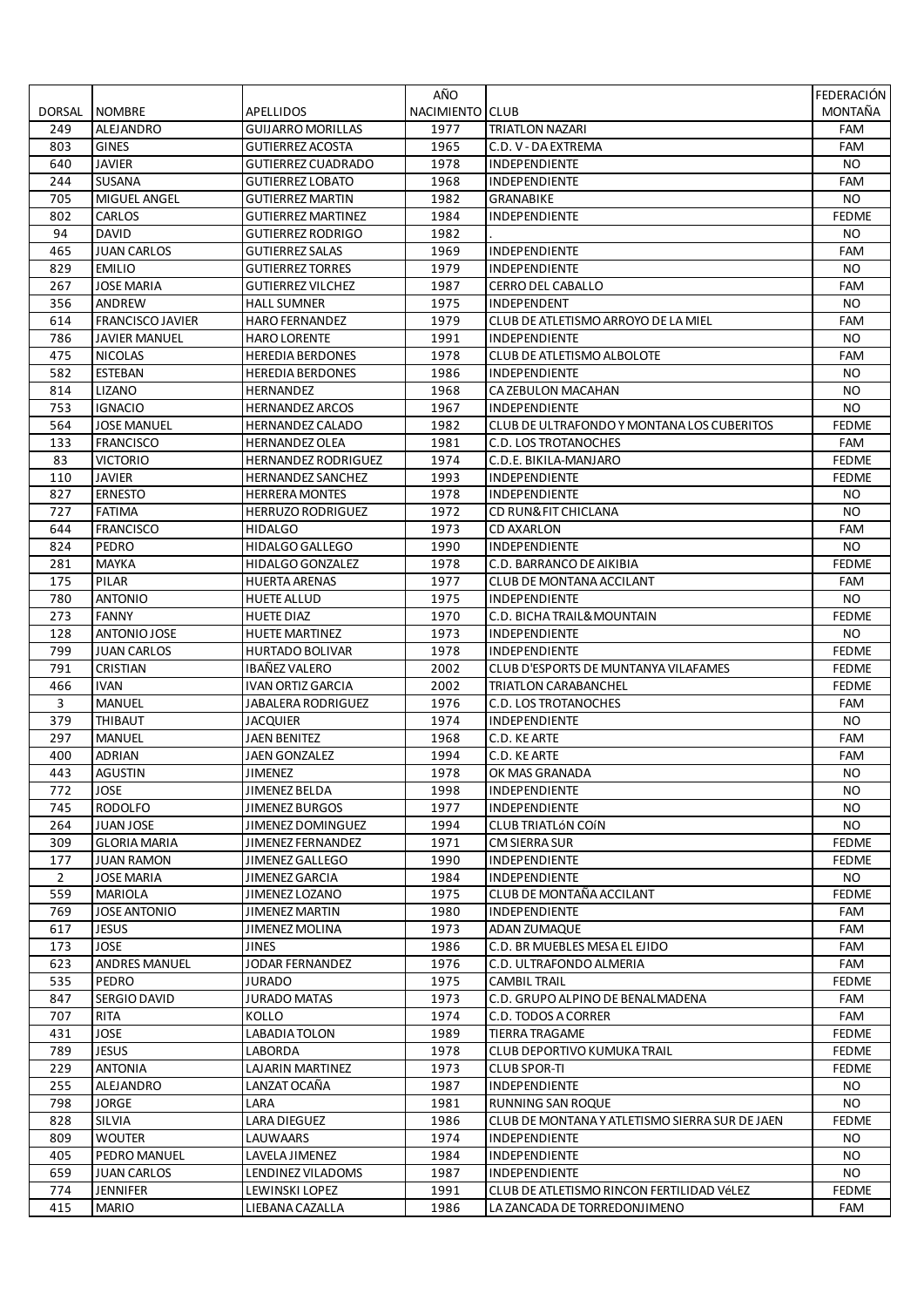|              |                                                     |                           | AÑO             |                                                | FEDERACIÓN   |
|--------------|-----------------------------------------------------|---------------------------|-----------------|------------------------------------------------|--------------|
| DORSAL       | <b>NOMBRE</b>                                       | APELLIDOS                 | NACIMIENTO CLUB |                                                | MONTAÑA      |
| 473          | LAURA                                               | LIEBANA CAZALLA           | 1990            | FENIX CLUB MOUNTAIN                            | <b>FEDME</b> |
| 314          | PEDRO                                               | LILLO POLAINA             | 1973            | CD LOS PANCHOS MULTIAVENTURA                   | FAM          |
| 914          | <b>JAVIER</b>                                       | LINARES OLALLA            | 2005            | C.D. TRIATLON GRANADA                          |              |
| 857          | CARLOS                                              | LINARES ROJAS             | 1974            | <b>C.D. TRIATLON GRANADA</b>                   | FAM          |
| 101          | <b>DAVID</b>                                        | LIRIO DOMINGO             | 1980            | <b>NO CLUB PROJECT</b>                         | NO.          |
| 331          | <b>ALVARO</b>                                       | LIRIO DOMINGO             | 1984            | INDEPENDIENTE                                  | <b>NO</b>    |
| 274          | <b>DAVID</b>                                        | LOPEZ ASTILLEROS GUTIERRE | 1986            | INDEPENDIENTE                                  | <b>FEDME</b> |
| 613          | <b>JAVIER</b>                                       | LOPEZ COZAR CRESPO        | 1987            | <b>INDEPENDIENTE</b>                           | NO.          |
| 656          | <b>ANDRES</b>                                       | <b>LOPEZ DOBLAS</b>       | 1994            | <b>TRIATLONTIJOLAOCIODEPORTEBAZA</b>           | <b>FEDME</b> |
| 566          | <b>JAVIER</b>                                       | LOPEZ GOMEZ               | 1984            | <b>INDEPENDIENTE</b>                           | NO.          |
| 665          | <b>JOSE MANUEL</b>                                  | LOPEZ LOPEZ               | 1973            | CLUB MONTAñA VAS                               | <b>FEDME</b> |
| 669          | <b>MIRIAM</b>                                       | LOPEZ LOPEZ               | 1979            | DEMONIOS DE LA MONTAñA                         | NO.          |
| 905          | <b>CARMEN</b>                                       | <b>LOPEZ MACIAS</b>       | 2007            | CLUB DE ATLETISMO Y MONTANA ATARFE             |              |
| 499          | <b>ANDRES FRANCISCO</b>                             | <b>LOPEZ NIETO</b>        | 1962            | CLUB DE MONTANA Y ATLETISMO SIERRA SUR DE JAEN | FAM          |
| 401          | <b>MANUEL</b>                                       | <b>LOPEZ RODRIGUEZ</b>    | 1972            | ASOCIACION JUVENIL PENIBETICA                  | FAM          |
| 515          | <b>HECTOR</b>                                       | <b>LOPEZ RODRIGUEZ</b>    | 1975            | <b>CLUB TRIATLON MONTIJO-CAVER</b>             | FAM          |
| 711          | <b>IGNACIO</b>                                      | <b>LOPEZ RODRIGUEZ</b>    | 1984            | INDEPENDIENTE                                  | FAM          |
| 816          | <b>JOSE MIGUEL</b>                                  | LOPEZ SANCHEZ             | 1987            | C.D. DE MONTANA BARRANCO ALCAZAR               | <b>FAM</b>   |
| 596          | <b>ROCIO</b>                                        | <b>LOPEZ SIERRA</b>       | 1982            | CLUB ATLETISMO ALBOLOTE                        | <b>FEDME</b> |
| 477          | ALEJANDRO                                           | <b>LOPEZ SIRVENT</b>      | 1990            | INDEPENDIENTE                                  | NO.          |
| 30           | <b>MANUEL</b>                                       | LORENTE                   | 1993            | INDEPENDIENTE                                  | <b>NO</b>    |
| 165          | <b>IVAN</b>                                         | LORITE                    | 1966            | CLUB ATLETISMO ALBOLOTE                        | <b>FEDME</b> |
|              |                                                     |                           |                 | C.D. SIERRA CARBONERA                          |              |
| 720          | <b>JAVIER</b><br>MANUEL LOZANO CHAVES LOZANO CHAVES | LOSADA MARISCAL           | 1986            |                                                | <b>FEDME</b> |
| 770          |                                                     |                           | 1981            | INDEPENDIENTE                                  | NO.          |
| $\mathbf{1}$ | <b>ANDRES MARTIN</b>                                | LOZANO GRIJOTA            | 1968            | <b>CD HISPATRAIL</b>                           | <b>FEDME</b> |
| 773          | <b>MANU</b>                                         | <b>LOZANO SANCHEZ</b>     | 1971            | ASOCIACION JUVENIL PENIBETICA                  | FAM          |
| 32           | <b>TOMAS</b>                                        | LUCENA DIAZ               | 1980            | <b>CLUB KAMPAMENTO BASE</b>                    | <b>FEDME</b> |
| 588          | <b>TERESA</b>                                       | <b>LUJAN MARIN</b>        | 1983            | <b>ROLLER MASTER</b>                           | <b>FEDME</b> |
| 411          | <b>BLAS</b>                                         | <b>LUNA PAYAN</b>         | 1971            | <b>CARBULA SPORT</b>                           | <b>FEDME</b> |
| 91           | <b>JUAN CARLOS</b>                                  | LUQUE LUQUE               | 1995            | C.D PEñON DEL NERVO                            | FAM          |
| 392          | ANGEL                                               | LUQUE MONTALBAN           | 1973            | CLUB DE MONTANISMO CONDOR                      | <b>FEDME</b> |
| 391          | <b>RUBEN</b>                                        | LUQUE SANCHEZ             | 1993            | INDEPENDIENTE                                  | NO.          |
| 459          | <b>JOSE MIGUEL</b>                                  | LUZON                     | 1983            | <b>CLUB ATLETISMO ALBOLOTE</b>                 | FAM          |
| 373          | <b>ANTONIO</b>                                      | <b>MACIAS CORTES</b>      | 1994            | <b>CLUB BTT YUNQUERA</b>                       | <b>FAM</b>   |
| 628          | <b>ALFONSO</b>                                      | <b>MADRID LOPEZ</b>       | 1978            | <b>KAMPAMENTO BASE</b>                         | <b>FEDME</b> |
| 455          | <b>FRANCISCO JAVIER</b>                             | MALDONADO VILLANUEVA      | 1974            | <b>ARCOS RIDERS</b>                            | NO.          |
| 67           | <b>DAVID</b>                                        | <b>MANCEBO QUIRANTE</b>   | 1993            | C.D. CUELLAR STONE MARMOL RUNNING TEAM         | <b>NO</b>    |
| 647          | <b>MIGUEL ANGEL</b>                                 | <b>MANGAS REINA</b>       | 1976            | C.D. HACHO TRAIL                               | FAM          |
| 702          | <b>CARLOS</b>                                       | <b>MARIN BERRIO</b>       | 1982            | <b>CERRO DEL CABALLO</b>                       | <b>FEDME</b> |
| 409          | LORENZO                                             | <b>MARIN GONZALEZ</b>     | 1987            | <b>INDEPENDIENTE</b>                           | <b>FEDME</b> |
| 151          | MIGUEL ANGEL                                        | <b>MARIN SANCHEZ</b>      | 1973            | <b>CLUB TABLAS TRAIL</b>                       | <b>FEDME</b> |
| 708          | ALEJANDRO                                           | <b>MARMOL MARCO</b>       | 1975            | EL CID TRIATLON                                | NO.          |
| 397          | <b>JOSE MARIA</b>                                   | <b>MARQUEZ SALINAS</b>    | 1980            | CD SAN URBANO                                  | NO.          |
| 670          | <b>FRANCISCO MIGUEL</b>                             | MARQUEZ SAMPER            | 1982            | <b>ROLLER MASTER</b>                           | <b>FEDME</b> |
| 629          | <b>VICTOR</b>                                       | <b>MARTEL MARQUEZ</b>     | 1986            | C.D. BICHA TRAIL& MOUNTAIN                     | FAM          |
| 388          | JAVIER                                              | <b>MARTIN ALCAIDE</b>     | 1975            | PONTEENMARCHAYA                                | NO.          |
| 467          | <b>MONTSE</b>                                       | <b>MARTIN ARIZA</b>       | 1980            | CLUB DE MONTANA Y ATLETISMO SIERRA SUR DE JAEN | <b>FEDME</b> |
| 185          | ANTONIO JOAQUIN                                     | MARTIN ESPAÑA             | 1977            | CLUB DEPORTIVO VAS                             | <b>FEDME</b> |
| 759          | <b>ANTONIO</b>                                      | <b>MARTIN FERNANDEZ</b>   | 1966            | INDEPENDIENTE                                  | NO.          |
| 219          | <b>OSCAR</b>                                        | <b>MARTIN GONZALEZ</b>    | 1988            | <b>TECNAGES</b>                                | NO.          |
| 184          | <b>MARI CARMEN</b>                                  | <b>MARTIN MONERO</b>      | 1979            | <b>INDEPENDIENTE</b>                           | FAM          |
| 509          | <b>GREGORIO</b>                                     | <b>MARTIN MONTALVO</b>    | 1978            | INDEPENDIENTE                                  | NO.          |
| 429          | JAVIER DAVID                                        | <b>MARTIN ROMERA</b>      | 1996            | C.D. BICHA TRAIL& MOUNTAIN                     | FAM          |
| 506          | CAYETANO                                            | <b>MARTIN SUAREZ</b>      | 1980            | <b>INDEPENDIENTE</b>                           | NO.          |
| 486          | JOAN DE DEU                                         | <b>MARTINES</b>           | 1975            | INDEPENDIENTE                                  | <b>FEDME</b> |
| 594          | <b>GUSTAVO</b>                                      | <b>MARTINEZ</b>           | 1975            | CORRICOLLANO                                   | FAM          |
| 119          | DAVID                                               | MARTINEZ GALINDO          | 1980            | C.D. A QUE ATACAMOS                            | <b>FEDME</b> |
| 396          | <b>JOSE ANTONIO</b>                                 | <b>MARTINEZ ARCO</b>      | 1977            | CLUB CICLISTA GALLIPATOS DE PARAPANDA          | <b>FEDME</b> |
| 677          | OSCAR MARTINEZ BELMON MARTINEZ BELMONTE             |                           | 1982            | <b>CASMAN TRIATLON ALBACETE</b>                | NO.          |
| 505          | ELENA                                               | MARTINEZ CERVERA          | 1985            | C.D. LA ZUBIA                                  | NO.          |
| 539          | JOSE MARIA                                          | MARTINEZ CERVERA          | 1990            | INDEPENDIENTE                                  | NO.          |
| 520          | <b>JOSE LUIS</b>                                    | MARTINEZ FAJARDO          | 1973            | C.D. TRIATLON GRANADA                          | FAM          |
| 160          | <b>ENRIQUE</b>                                      | MARTINEZ FERNANDEZ        | 1992            | C.D. AQUEATACAMOS                              | <b>FEDME</b> |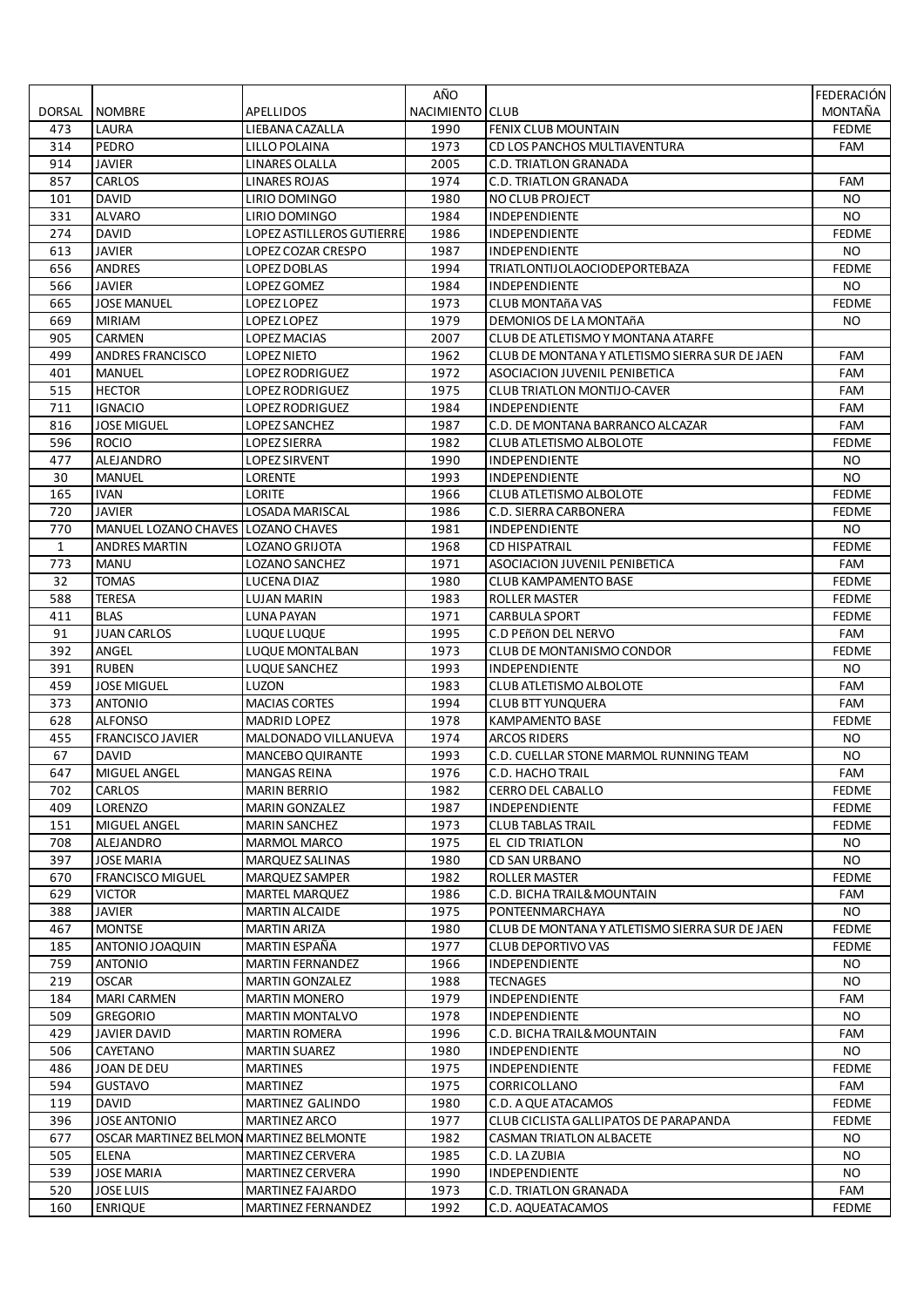|        |                         |                             | AÑO             |                                                  | FEDERACIÓN   |
|--------|-------------------------|-----------------------------|-----------------|--------------------------------------------------|--------------|
| DORSAL | <b>NOMBRE</b>           | APELLIDOS                   | NACIMIENTO CLUB |                                                  | MONTAÑA      |
| 631    | <b>ISA</b>              | <b>MARTINEZ FERNANDEZ</b>   | 1986            | CLUB DE MONTANA LA UNION ROLLER MASTER           | <b>FEDME</b> |
| 652    | <b>ALFREDO</b>          | MARTINEZ FERNANDEZ          | 1990            | ROLLER MASTER                                    | <b>FEDME</b> |
| 580    | <b>JAVIER</b>           | <b>MARTINEZ GARCIA</b>      | 1973            | <b>C.D. LOS REBECOS TRAIL</b>                    | FAM          |
| 788    | <b>FRANCISCO</b>        | <b>MARTINEZ GIL</b>         | 2000            | <b>CLUB TRIATLON MURCIA</b>                      | NO.          |
| 150    | <b>NATALIA</b>          | <b>MARTINEZ GOMEZ</b>       | 1966            | C.D. EURAFRICA CLUB                              | <b>FEDME</b> |
| 668    | <b>MANUEL</b>           | MARTINEZ LABELLA            | 1958            | INDEPENDIENTE                                    | FAM          |
| 671    | ALBA MARIA              | <b>MARTINEZ LOPEZ</b>       | 1990            | INDEPENDIENTE                                    | FAM          |
| 912    | <b>FRANCISCO</b>        | <b>MARTINEZ LOPEZ</b>       | 2007            | <b>CLUB BTT YUNQUERA</b>                         |              |
| 125    | <b>ALBA</b>             | <b>MARTINEZ OLIVER</b>      | 1996            | C.D. A QUE ATACAMOS                              | <b>FAM</b>   |
| 275    | <b>FRANCISCO MANUEL</b> | MARTINEZ RAYA               | 1977            | CLUB DEPORTIVO ALPINO TINTO                      | FAM          |
| 849    | <b>FRANCISCO</b>        | <b>MARTINEZ ROCA</b>        | 1982            | SIMPLEMENTE RUNNERS                              | <b>FEDME</b> |
| 651    | <b>MANUEL</b>           | <b>MARTINEZ SANCHEZ</b>     | 1984            | INDEPENDIENTE                                    | NO.          |
| 127    | <b>ENRIQUE</b>          | <b>MARTINEZ SEBASTIANES</b> | 1998            | <b>C.D. 8 PICOS TRAIL</b>                        | <b>FAM</b>   |
| 58     | <b>PATRICIO</b>         | <b>MARTINEZ TERUEL</b>      | 1991            | C.D. ESPELEOLOGOS VELEZANOS                      | <b>FEDME</b> |
| 277    | PEDRO                   | MARTINEZ VILLANUEVA         | 1991            | C.D. A QUE ATACAMOS                              | FAM          |
| 164    | <b>FRAN</b>             | MARTOS CUESTA               | 1987            | <b>CLUB DEPORTIVO VAS</b>                        | FAM          |
| 501    | SAMUEL                  | <b>MARTOS MATURANA</b>      | 1978            | INDEPENDIENTE                                    | <b>NO</b>    |
| 363    | <b>JUAN MANUEL</b>      | <b>MASANET FERNANDEZ</b>    | 1977            | <b>CLUB ATLETICO EL ALTET</b>                    | <b>FEDME</b> |
| 182    | JAIME                   | <b>MATA GARCIA</b>          | 1977            | C. T. SULAYR                                     | NO.          |
| 261    | ARIADNA                 | <b>MATAIX MARTINEZ</b>      | 1997            | <b>CEX CARTAGENA</b>                             | <b>FEDME</b> |
| 276    | <b>FRANCISCO JESUS</b>  | MEDINA JIMENEZ              | 1970            | CLUB ALPINO UNIVERSITARIO UNIVERSIDAD DE GRANADA | <b>FEDME</b> |
| 224    | ALEJANDRO               | <b>MEGIAS ESCUDERO</b>      | 1979            | OKEYMAS GRANADA                                  | NO.          |
|        |                         | <b>MELERO JAEN</b>          |                 |                                                  |              |
| 169    | OSCAR                   |                             | 1974            | C.D. KE ARTE                                     | FAM          |
| 364    | BENJAMIN                | MELERO ORTEGA               | 1997            | C.D. KE ARTE                                     | FAM          |
| 37     | <b>JULIO</b>            | <b>MELGUIZO PRIETO</b>      | 1970            | CERRO DEL CABALLO                                | <b>FEDME</b> |
| 108    | <b>FRANCISCO</b>        | <b>MELLADO ROMERO</b>       | 1970            | <b>CLUB DE MONTANISMO CONDOR</b>                 | <b>FEDME</b> |
| 544    | <b>RAUL</b>             | MEMBRILLA                   | 1973            | C.D. LOS REBECOS TRAIL                           | FAM          |
| 590    | <b>ALBA</b>             | MEMBRILLA ESTEBAN           | 1994            | INDEPENDENT                                      | <b>FEDME</b> |
| 172    | <b>FERNANDO</b>         | <b>MERLO CARRASCOSA</b>     | 1978            | CD VAS                                           | <b>FEDME</b> |
| 622    | ALEJANDRO               | MESA OOSTLANDER             | 1979            | <b>WILD TRAIL RUNNERS</b>                        | NO.          |
| 341    | SALVADOR                | MESA TAUSTE                 | 1993            | <b>INDEPENDIENTE</b>                             | NO.          |
| 787    | <b>TARJETA</b>          | <b>MIGUE</b>                | 1972            | C.D. SIERRA CARBONERA                            | FAM          |
| 717    | <b>MIGUEL</b>           | MIJES DELGADO               | 1979            | CLUB DE ULTRAFONDO Y MONTANA LOS CUBERITOS       | <b>FEDME</b> |
| 576    | <b>DAVID</b>            | MILAN CAMPILLO              | 1982            | CLUB DE MONTANA LA UNION ROLLER MASTER           | <b>FEDME</b> |
| 126    | <b>NACHO</b>            | MILLAN MORENO               | 1996            | <b>WILLY RIOS TRAINER</b>                        | FAM          |
| 413    | <b>ALEJANDRO</b>        | <b>MILLAN SANTOS</b>        | 1992            | <b>INDEPENDIENTE</b>                             | NO.          |
| 783    | <b>FRANCISCO</b>        | MIÑAN ESPIGARES             | 1968            | C.D. SALTABALATES                                | FAM          |
| 589    | <b>JOSE MANUEL</b>      | MIQUEL BRAVO                | 1982            | <b>ROLLER MASTER</b>                             | <b>FEDME</b> |
| 523    | <b>MARIA</b>            | MOHEDANO TORRES             | 1978            | CORRICOLLANO                                     | NO.          |
| 529    | <b>JAVIER</b>           | <b>MOLINA AGUILERA</b>      | 1971            | <b>INDEPENDIENTE</b>                             | <b>FEDME</b> |
| 68     | <b>JUAN PABLO</b>       | MOLINA AUGUSTIN             | 1978            | <b>CERRO DEL CABALLO</b>                         | FAM          |
| 148    | <b>JAVIER</b>           | MOLINA JIMENEZ              | 1972            | CD OLIMPO-DRBIKE GRANADA                         | <b>FEDME</b> |
| 191    | <b>SERGIO</b>           | MOLINA MOLINA               | 1992            | ASOCIACIÓN ESPELEOLÓGICA VELEZANA.               | FAM          |
| 698    | <b>AGUSTIN</b>          | MOLINA SANTAMARIA           | 1985            | CORRICOLLANO                                     | NO.          |
| 395    | ALEJANDRO               | <b>MOLINERO MOLINA</b>      | 1976            | C.D. DEPORTES OLIMPO                             | FAM          |
| 790    | <b>MANUEL</b>           | <b>MOLINERO PEREZ</b>       | 1977            | INDEPENDIENTE                                    | NO.          |
| 333    | <b>JAVIER</b>           | MONCAYO MACHADO             | 1977            | INDEPENDIENTE                                    | FAM          |
| 73     | JUAN JOSE               | MONEDERO                    | 1979            | INDEPENDIENTE                                    | NO.          |
| 474    | PEDROJOSE               | <b>MONEDERO RAIGAL</b>      | 1977            | <b>CLUB KAMPAMENTO BASE</b>                      | <b>FEDME</b> |
| 533    | ALEJANDRO               | <b>MONTES PEREZ</b>         | 1992            | <b>UMAX TRAIL</b>                                | FAM          |
| 641    | JUAN JOSE               | <b>MONTES RUBIO</b>         | 1973            | C.D. A QUE ATACAMOS                              | FAM          |
| 817    | PEDRO                   | MONTESINOS BENITEZ          | 1982            | INDEPENDIENTE                                    | <b>NO</b>    |
| 585    | <b>JUAN ANTONIO</b>     | <b>MONTESINOS MARTINEZ</b>  | 1980            | <b>CLUB DEPORTIVO PAPARUNNERS</b>                | FAM          |
| 553    | JOAQUIN                 | MONTIEL MEDINA              | 1987            | <b>INDEPENDIENTE</b>                             | NO.          |
| 673    | LAURA                   | <b>MONTOYA</b>              | 1991            | <b>INDEPENDIENTE</b>                             | NO.          |
| 168    | <b>ALVARO</b>           | MONTOYA PIQUERAS            | 1997            | MALA CARA CLUB RUNNING                           | FAM          |
| 460    | <b>JOSE MANUEL</b>      | MORA LUQUE                  | 1980            | INDEPENDIENTE                                    | NO.          |
| 422    | <b>JUAN ANTONIO</b>     | MORA TIRADO                 | 1994            | INDEPENDIENTE                                    | NO.          |
| 303    | <b>EMILIO</b>           | MORAL RODRIGUEZ             | 1975            | C.D. LA PINA TRAIL                               | <b>FEDME</b> |
| 412    | JUAN                    | <b>MORALES IGLESIAS</b>     | 1978            | <b>INDEPENDIENTE</b>                             | NO.          |
| 479    | <b>MONICA</b>           | MORALES MOLERO              | 1975            | CLUB ATLETISMO ALBOLOTE                          | FAM          |
| 371    | CARMEN                  | MORENO CHAVES               | 1982            | CD RUN& FIT CHICLANA                             | FAM          |
| 138    | DANIEL                  | MORENO CORTES               | 1982            | C.D. DEPORTES OLIMPO                             | FAM          |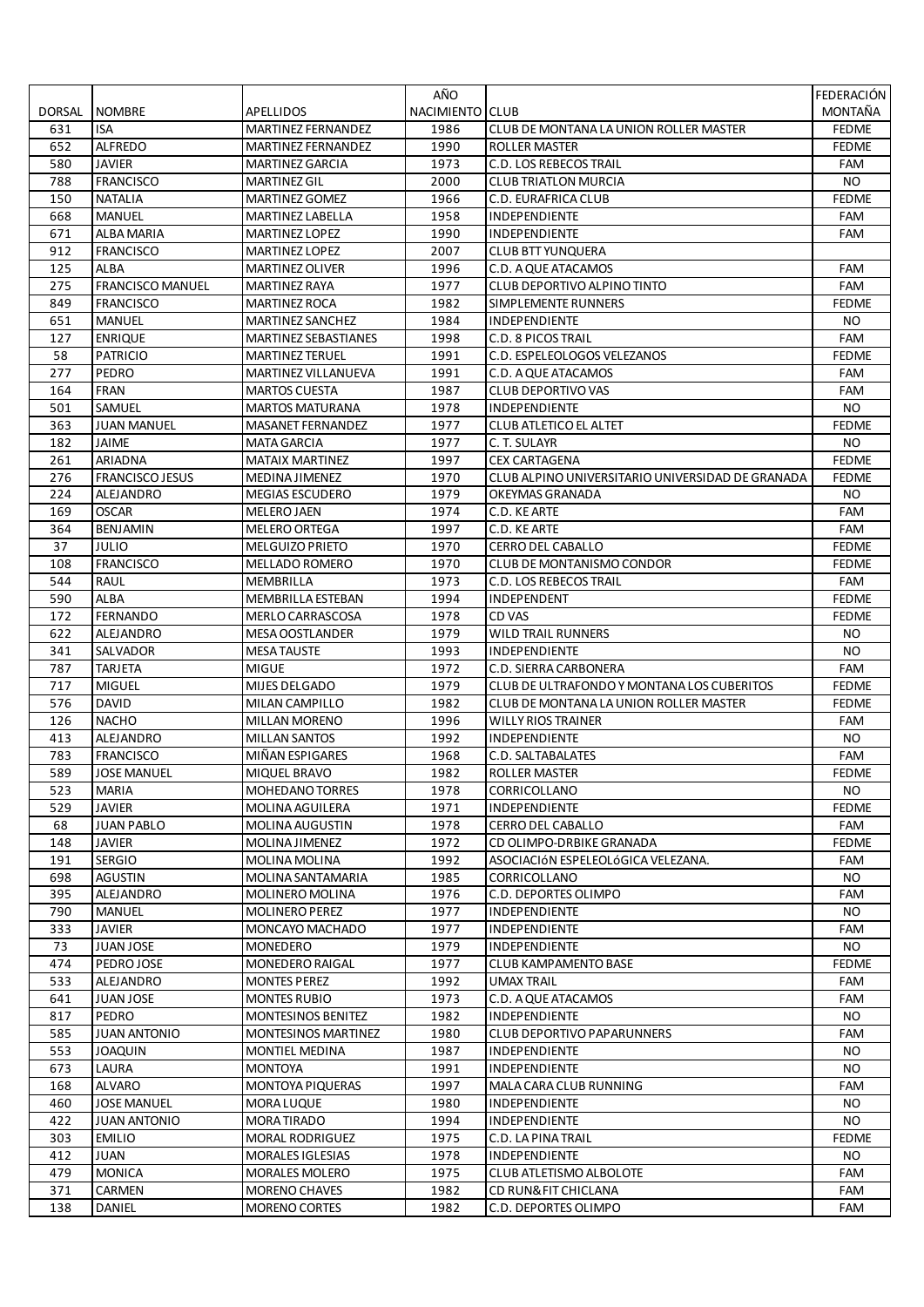|            |                           |                                    | AÑO             |                                                 | FEDERACIÓN          |
|------------|---------------------------|------------------------------------|-----------------|-------------------------------------------------|---------------------|
| DORSAL     | <b>NOMBRE</b>             | APELLIDOS                          | NACIMIENTO CLUB |                                                 | MONTAÑA             |
| 592        | <b>DAVID</b>              | MORENO GONZALEZ                    | 1978            | CLUB DE MONTANISMO ESTRELLA DE LAS NIEVES       | FAM                 |
| 771        | <b>ANTONIO</b>            | <b>MORENO GONZALEZ</b>             | 1973            | INDEPENDIENTE                                   | FAM                 |
| 29         | <b>JUAN</b>               | MORENO LOZANO                      | 1977            | C.D. V - DA EXTREMA                             | <b>FAM</b>          |
| 655        | <b>RICARDO</b>            | <b>MORENO MARTINEZ</b>             | 1969            | CLUB DE MONTANA ALMA GAIA                       | <b>FEDME</b>        |
| 316        | <b>LUIS ANTONIO</b>       | <b>MORENO MOYA</b>                 | 1990            | INDEPENDIENTE                                   | <b>FEDME</b>        |
| 390        | RAQUEL                    | <b>MORENO RESPETO</b>              | 1976            | C.D. RUN& FIT CHICLANA                          | FAM                 |
| 216        | JAIME                     | <b>MORENTE</b>                     | 1980            | <b>INDEPENDIENTE</b>                            | NO.                 |
| 851        | PABLO                     | <b>MORILLA PORTELA</b>             | 1983            | <b>CIMA 2000</b>                                | FAM                 |
| 679        | <b>FRANCISCO JAVIER</b>   | <b>MOYANO MARTINEZ</b>             | 1976            | <b>GRUPO DE MONTANA TINOSA</b>                  | FAM                 |
| 462        | <b>MANUEL VICENTE</b>     | MOYANO MOYA                        | 1967            | C.D. BICHA TRAIL& MOUNTAIN                      | FAM                 |
| 826        | MIGUEL ANGEL              | MUDARRA SANCHEZ                    | 1969            | SIERRA SUR DE JAEN                              | <b>FEDME</b>        |
| 210        | <b>FRANK</b>              | <b>MULLER</b>                      | 1975            | INDEPENDIENTE                                   | NO.                 |
| 353        | DANIELA                   | MUÑOZ                              | 1979            | CLUB DE MONTANA TORREMOLINOS                    | FAM                 |
| 722        | <b>PATRICIA</b>           | MUÑOZ                              | 1996            | <b>INDEPENDIENTE</b>                            | FAM                 |
| 450        | JOSE LUIS                 | MUÑOZ CRIADO                       | 1973            | CLUB DE ATLETISMO ALBOLOTE                      | <b>FEDME</b>        |
| 382        | <b>JAVIER</b>             | MUÑOZ HERNANDEZ                    | 1987            | C.D. PARALPINISTA LA SAGRA                      | <b>FEDME</b>        |
| 498<br>595 | PEDRO<br><b>JESUS</b>     | MUÑOZ RODRIGUEZ<br>MUÑOZ RODRIGUEZ | 1975<br>1987    | C.D. V - DA EXTREMA<br>TRAILRUNNERS AVANZA JAEN | FAM<br><b>FEDME</b> |
| 676        | <b>MANUEL</b>             | NAJAS DE LA CRUZ                   | 1975            | CLUB SENDERISTA DE LORCA LA CARRASCA            | <b>FEDME</b>        |
| 208        | <b>RAUL</b>               | NAVARRETE MARTINEZ                 | 1987            | CLUB DE MONTAñISMO Y PARAPENTE LA SAGRA         | <b>FEDME</b>        |
| 449        | <b>OSCAR</b>              | NAVARRETE SAAVEDRA                 | 1982            | C.M.ACCILANT                                    | FAM                 |
| 558        | <b>ISMAEL</b>             | NAVARRETE SAAVEDRA                 | 1986            | CLUB DE MONTANA ACCILANT                        | FAM                 |
| 565        | JAIME                     | NAVARRO GARCIA                     | 1989            | <b>INDEPENDIENTE</b>                            | <b>FEDME</b>        |
| 153        | ALEJANDRO                 | NAVARRO GUTIERREZ                  | 1994            | <b>C.D. RUNNERS NERVA</b>                       | FAM                 |
| 510        | <b>FRANCISCO CLEMENTE</b> | NAVARRO LOPEZ                      | 1982            | C.D. BICHA TRAIL& MOUNTAIN                      | FAM                 |
| 710        | ANTONIO JOSE              | NAVARRO LOPEZ                      | 1977            | C.D. ETON SPORT                                 | FAM                 |
| 144        | <b>JAVIER</b>             | NAVARRO VAZQUEZ                    | 1976            | <b>GRUPO ALCARAZ</b>                            | NO.                 |
| 764        | CARMEN                    | <b>NAVAS ACIEN</b>                 | 1977            | INDEPENDIENTE                                   | <b>NO</b>           |
| 322        | SONIA                     | NAVIO MARTINEZ                     | 1990            | <b>CD AVIONETAS</b>                             | <b>FEDME</b>        |
| 526        | <b>DIEGO</b>              | NEMESIO                            | 1993            | C.D. ESPELEOLOGOS VELEZANOS                     | <b>FEDME</b>        |
| 307        | MERITXELL                 | NGUEMA GALERA                      | 1981            | <b>INDEPENDIENTE</b>                            | NO.                 |
| 195        | <b>FRANCISCO DE ASIS</b>  | NIETO RUIZ                         | 1977            | <b>INDEPENDIENTE</b>                            | <b>FEDME</b>        |
| 84         | <b>AGUEDA</b>             | NIEVAS VELASCO                     | 1991            | <b>INDEPENDIENTE</b>                            | FAM                 |
| 121        | <b>ELENA</b>              | NOVO GODOY                         | 1984            | CD RUN& FIT CHICLANA                            | FAM                 |
| 461        | <b>RAUL</b>               | NUÑEZ                              | 1978            | SM CLUB ATLETICO EL ALTET TRAIL                 | <b>FEDME</b>        |
| 408        | <b>ROBERTO</b>            | NUÑEZ RUIZ                         | 1978            | <b>INDEPENDIENTE</b>                            | <b>FEDME</b>        |
| 870        | <b>FRANCISCO JAVIER</b>   | OCAÑA DEL CAMPO                    | 1989            | C.D. ALTALI                                     | FAM                 |
| 256        | <b>EDUARDO</b>            | OCHANDO PULIDO                     | 1987            | <b>INDEPENDIENTE</b>                            | <b>FAM</b>          |
| 442        | <b>ENRIQUE</b>            | OLIVARES PADILLA                   | 1993            | INDEPENDIENTE                                   | NO.                 |
| 835        | <b>MIGUEL</b>             | OLMEDILLAS ESCRIBANO               | 1971            | CLUB ATLETISMO ARROYOMOLINOS                    | <b>NO</b>           |
| 420        | ANDRES                    | OLMEDO DUARTE FERREIRA             | 1990            | INDEPENDIENTE                                   | FAM                 |
| 848        | DANIEL                    | OLMO DIAZ                          | 1978            | <b>INDEPENDIENTE</b>                            | <b>FEDME</b>        |
| 326        | ANGEL                     | <b>ONIEVA MARTINEZ</b>             | 1979            | CLUB DE MONTANA ACCILANT                        | FAM                 |
| 155        | MIGUEL ANGEL              | ORELLANA MUÑOZ                     | 1979            | C.D. HARMAN TRAIL RUNNING                       | <b>FEDME</b>        |
| 439        | <b>MANUEL</b>             | ORGANVIDEZ RODRIGUEZ               | 1976            | <b>CLUB DEPORTIVO PAPARUNNERS</b>               | FAM                 |
| 196        | <b>JOSE</b>               | ORTEGA                             | 1978            | C.D. LA PINA TRAIL                              | <b>FEDME</b>        |
| 377        | CANDY                     | ORTEGA CAMACHO                     | 1971            | <b>CORRECAMINOS MARTOS</b>                      | FAM                 |
| 351        | ALBA                      | ORTEGA GARCIA                      | 1990            | <b>ALTET TRAIL</b>                              | <b>FEDME</b>        |
| 231        | <b>JESUS JAVIER</b>       | ORTEGA RUIZ                        | 1977            | INDEPENDIENTE                                   | <b>FEDME</b>        |
| 861        | <b>EVELIN</b>             | ORTIGOSA PEREZ                     | 1979            | <b>CD SAUVAGE</b>                               | FAM                 |
| 482        | VEGA                      | ORTIZ GARCIA                       | 2005            | <b>TRIATLON CARABANCHEL</b>                     | <b>FEDME</b>        |
| 749        | <b>FERNANDO</b>           | ORTIZ MALO                         | 1977            | INDEPENDIENTE                                   | NO.                 |
| 394        | <b>ANTONIO</b>            | ORTIZ MARTINEZ                     | 1979            | <b>GRUPO HINNENI</b>                            | <b>FEDME</b>        |
| 538        | ANTONIO JOSE              | OSUNA MARTINEZ                     | 1980            | <b>INDEPENDIENTE</b>                            | FAM                 |
| 312        | <b>BRUNO</b>              | OTAÑO SINDREU                      | 1968            | THE MIDNIGHT PREDATORS                          | FAM                 |
| 795        | <b>ALVARO</b>             | PACHECO                            | 1980            | <b>BICHOS RUNNERS</b>                           | NO.                 |
| 139        | ELENA                     | PACHECO CABALLERO                  | 1988            | CLUB DE MONTANA CHICLANA                        | FAM                 |
| 81         | <b>SERGIO</b>             | <b>PACHON CACERES</b>              | 1975            | CLUB DE MONTANA LAS MOLONAS                     | <b>FEDME</b>        |
| 896        | SANTIAGO                  | PADIAL CIMARRO                     | 2005            | CERRO DEL CABALLO                               |                     |
| 35         | JAIME                     | PADIAL PEREZ                       | 1984            | CLUB DE MONTANA CERRO DEL CABALLO               | FAM                 |
| 563        | <b>FRANCISCO JAVIER</b>   | PADIAL RODRIGUEZ                   | 1981            | CLUB DE ATLETISMO ALBOLOTE                      | <b>FEDME</b>        |
| 642        | <b>FERNANDO</b>           | PADIAL RODRIGUEZ                   | 1979            | INDEPENDIENTE                                   | NO.                 |
| 53         | MARIA                     | PAGEO MARTINEZ                     | 2001            | CLUB SENDERISTA PIEDRA DE LA RENDIJA            | FAM                 |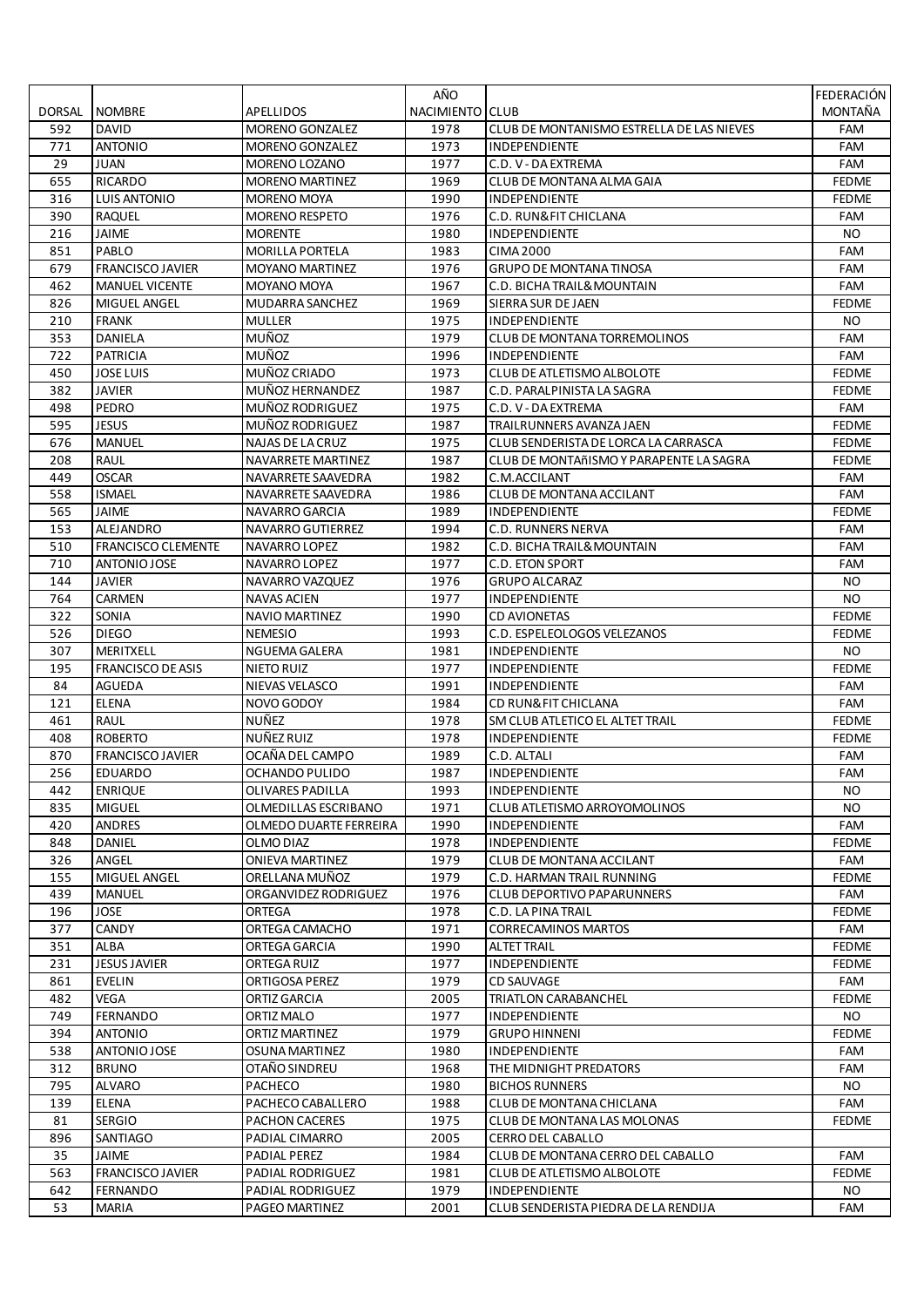|        |                         |                          | AÑO             |                                            | FEDERACIÓN   |
|--------|-------------------------|--------------------------|-----------------|--------------------------------------------|--------------|
| DORSAL | <b>NOMBRE</b>           | APELLIDOS                | NACIMIENTO CLUB |                                            | MONTAÑA      |
| 320    | DANIEL                  | PAJUELO MILAN            | 1974            | CLUB DE ULTRAFONDO Y MONTANA LOS CUBERITOS | <b>FEDME</b> |
| 78     | <b>VICENTE JESUS</b>    | PANTOJA RIOS             | 1995            | <b>WILLY RIOS TRAINER</b>                  | FAM          |
| 712    | <b>BEATRIZ</b>          | PARDO CAÑADAS            | 1988            | CLUB DE MONTANA CERRO DEL CABALLO          | <b>FAM</b>   |
| 627    | <b>JERONIMO</b>         | PARODY NUÑEZ             | 1986            | <b>CAIRS</b>                               | NO.          |
| 434    | <b>JOAQUIN</b>          | PARRAGA LOPEZ            | 1975            | INDEPENDIENTE                              | <b>NO</b>    |
| 124    | PILAR                   | PASCUAL GARCERAN         | 1980            | C.D. BEFREETRAINING                        | FAM          |
| 616    | <b>JUAN</b>             | PASQUAL DEL RIQUELME     | 1978            | <b>SPORTI</b>                              | <b>FEDME</b> |
|        |                         |                          |                 | <b>INDEPENDIENTE</b>                       |              |
| 41     | LUIS                    | <b>PASTOR</b>            | 1984            |                                            | <b>FEDME</b> |
| 531    | <b>SERGIO</b>           | PAY MIÑANO               | 1978            | <b>CLUB KAMPAMENTO BASE</b>                | <b>FEDME</b> |
| 39     | <b>PATRICIA</b>         | PEDRERO GALLEGO          | 1983            | CORRICOLLANO                               | NO.          |
| 325    | JOSE                    | PEINADO MARTIN           | 1978            | INDEPENDIENTE                              | FAM          |
| 34     | <b>ANTONIO</b>          | PELAEZ ORTEGA            | 1977            | CD VAS                                     | <b>FEDME</b> |
| 31     | MIGUEL ANGEL            | PEÑA AGUILAR             | 1984            | INDEPENDIENTE                              | NO.          |
| 215    | RICARDO                 | PEÑA PEREZ               | 1966            | <b>CD VALLIVANA</b>                        | <b>FEDME</b> |
| 233    | <b>EDUARDO</b>          | PEON CASANOVA            | 1980            | INDEPENDIENTE                              | <b>FEDME</b> |
| 428    | <b>NATALIA</b>          | PERAL                    | 1983            | C.D. EURAFRICA CLUB                        | FAM          |
| 775    | <b>RAUL</b>             | PERALBO MOYANO           | 1988            | TRIATLÓN AL BALLUT                         | NO.          |
| 370    | ALEJANDRO               | PERALTA ALCARAZ          | 1978            | INDEPENDIENTE                              | <b>NO</b>    |
| 345    | <b>FRANCISCO</b>        | PERALTA FRUTOS           | 1986            | C.D. LOS REBECOS TRAIL                     | <b>FEDME</b> |
| 638    | <b>ANTONIO MANUEL</b>   | <b>PEREZ</b>             | 1968            | CLUB DE ATLETISMO GAIA                     | <b>FAM</b>   |
| 241    | ANGEL                   | PEREZ ALGUACIL           | 1969            | INDEPENDIENTE                              | <b>NO</b>    |
| 574    | ANGEL                   | PEREZ BALDO              | 1975            | <b>MTB JACARILLA</b>                       | <b>NO</b>    |
| 111    | <b>DAVID</b>            | PEREZ BARRIENTOS         | 1971            | C.D. UMAX TRAIL                            | FAM          |
| 63     | <b>ANTONIO MANUEL</b>   | PEREZ CABA               | 1984            | INDEPENDIENTE                              | FAM          |
| 334    | PEPI                    | PEREZ ESCRIBANO          | 1980            | INDEPENDIENTE                              | FAM          |
| 338    | <b>JUAN RAFAEL</b>      | PEREZ EXPOSITO           | 1968            | ADAN ZUMAQUE                               | <b>FEDME</b> |
| 212    | <b>JOSE MARIA</b>       | PEREZ HERNANDEZ          | 1986            | CLUB DE MONTANA ACCILANT                   | <b>FEDME</b> |
| 850    | <b>ROBERTO</b>          | PEREZ LOBATO             | 1985            | <b>SPORTTEACHERS</b>                       | <b>FAM</b>   |
| 728    | <b>MANUEL</b>           | PEREZ LOPEZ              | 1976            | CLUB DE MONTANA ACCILANT                   | <b>FEDME</b> |
| 417    | <b>AURORA</b>           | PEREZ MARIN              | 1972            | C.D. GRANADA X EL RUNNING                  | FAM          |
| 170    | ANGEL                   |                          | 1984            | <b>INDEPENDIENTE</b>                       | FAM          |
|        |                         | PEREZ MAZUECOS           |                 |                                            |              |
| 675    | JAVIER                  | PEREZ PARDO              | 1972            | INDEPENDIENTE                              | <b>FEDME</b> |
| 743    | <b>EDUARDO</b>          | PERUJO                   | 1967            | C.D. ALTALI                                | <b>FEDME</b> |
| 797    | <b>ALBERTO</b>          | PINO POSTIGO             | 1994            | X-BIKE NERJA                               | <b>NO</b>    |
| 636    | CARLOS                  | PIÑERO PORRO             | 1977            | INDEPENDIENTE                              | NO.          |
| 386    | ELIANA GABRIELA         | POMA CASTRO              | 1983            | AGRUP DE MONTANA E ESCALADA BESTARRUZA     | <b>FEDME</b> |
| 865    | <b>JUAN FRANCISCO</b>   | PONCE GALLEGO            | 1985            | <b>INDEPENDIENTE</b>                       | <b>NO</b>    |
| 54     | <b>RAUL</b>             | <b>PORRAS DEL RIO</b>    | 2003            | ALPINO BENALMADENA                         | <b>FEDME</b> |
| 203    | <b>MARIO</b>            | <b>POVEDA</b>            | 1987            | <b>CDME TRAIL VILLENA</b>                  | <b>FEDME</b> |
| 374    | PABLO                   | POYATOS ROMERO           | 1979            | <b>CLUB DE MONTANA ACCILANT</b>            | FAM          |
| 593    | <b>ALFONSO</b>          | POZO GAVIRA              | 1981            | INDEPENDIENTE                              | FAM          |
| 810    | MARIA ROCIO             | POZO ZARAGOZA            | 1988            | CLUB DE ATLETISMO OLVERA                   | NO.          |
| 12     | <b>RODRIGO</b>          | PRADAS MERCHANTE         | 1993            | INDEPENDIENTE                              | NO.          |
| 189    | ALEJANDRO               | PRADOS HARO              | 1986            | C.D. ATLETISMO SANTA FE                    | <b>FAM</b>   |
| 561    | <b>JUAN LORENZO</b>     | <b>PRADOS RUIZ</b>       | 1992            | INDEPENDIENTE                              | <b>NO</b>    |
| 807    | <b>JOSE JAVIER</b>      | PUCHE GARCIA             | 1994            | C.A LAS TORRES DE COTILLAS                 | NO.          |
| 603    | <b>JOSE MANUEL</b>      | PUERTA RODRIGUEZ         | 1975            | <b>INDEPENDIENTE</b>                       | <b>NO</b>    |
| 492    | <b>SAMUEL</b>           | PUERTAS CAMPOS           | 1975            | <b>INDEPENDIENTE</b>                       | NO.          |
| 342    | <b>MANU</b>             | <b>PUERTAS CRUZ</b>      | 1956            | C.D. TRIATARFE                             | <b>FEDME</b> |
| 695    | MIGUEL ANGEL            | PUERTAS SANCHEZ          | 1990            | C.D. BICHA TRAIL& MOUNTAIN                 | <b>FAM</b>   |
| 785    | SILVIO                  | PUGA                     | 2001            | <b>INDEPENDIENTE</b>                       | <b>NO</b>    |
| 135    | <b>JOSE ANTONIO</b>     | <b>QUESADA MACIAS</b>    | 1984            | C.D. SEURUNNING GRANADA                    | FAM          |
| 546    | PEDROJESUS              | QUESADA PEREZ            | 1987            | PEDRO QUESADA                              | NO.          |
| 518    | <b>FERNANDO</b>         | QUESADA SOTO             | 1977            | <b>INDEPENDIENTE</b>                       | <b>NO</b>    |
| 496    | <b>ALBERTO</b>          | <b>QUEVEDO GUTIERREZ</b> | 1993            | C.D. BICHA TRAIL& MOUNTAIN                 | FAM          |
| 426    | SILVIA                  | QUINTANA DIEZ            | 1969            | INDEPENDIENTE                              | NO.          |
| 18     | <b>MANUEL</b>           | QUINTANA OCAÑA           | 1991            | <b>INDEPENDIENTE</b>                       | NO.          |
| 542    | <b>JESUS</b>            | <b>QUIROS HERNANDEZ</b>  | 1980            | INDEPENDIENTE                              | <b>FAM</b>   |
|        | <b>JULIA</b>            |                          |                 |                                            |              |
| 907    |                         | <b>RAMOS</b>             | 2007            | CERRO DEL CABALLO                          |              |
| 620    | <b>OSCAR</b>            | RAMOS DEL HOYO           | 1982            | CLUB DEPORTIVO ELEMENTAL CORRICOLLANO      | NO.          |
| 776    | MANUEL                  | RAMOS ROSA               | 1985            | TRAILRUNNERS AVANZA JAEN                   | FAM          |
| 228    | FRANCISCO JAVIER        | RAMOS VIDAL              | 1979            | ISBILYA - SLOPPY JOE'S                     | NO.          |
| 42     | <b>FRANCISCO MANUEL</b> | RASERO GONZALEZ          | 1984            | <b>RUNNINGWAY TRAIL</b>                    | FAM          |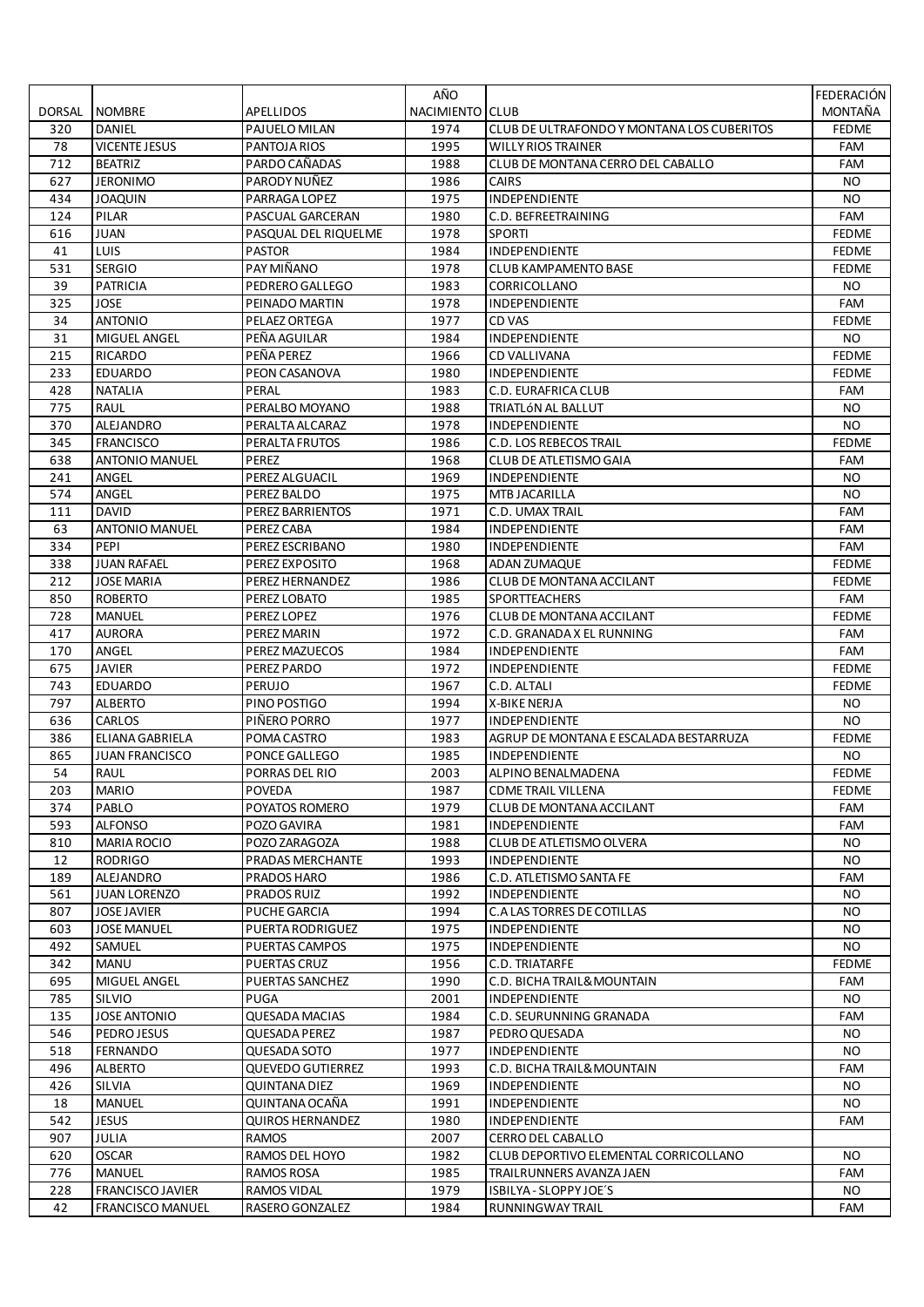|        |                         |                        | AÑO             |                                                  | FEDERACIÓN   |
|--------|-------------------------|------------------------|-----------------|--------------------------------------------------|--------------|
| DORSAL | <b>NOMBRE</b>           | <b>APELLIDOS</b>       | NACIMIENTO CLUB |                                                  | MONTAÑA      |
| 709    | <b>RAUL</b>             | RAYA ALGUACIL          | 1964            | C.D. SABIKA                                      | FAM          |
| 703    | <b>RAUL</b>             | RAYA VAZQUEZ           | 1992            | INDEPENDIENTE                                    | FAM          |
| 663    | <b>DIEGO</b>            | <b>REBOLLO</b>         | 1979            | ROLLER MASTER                                    | <b>FEDME</b> |
| 336    | <b>ROGELIO</b>          | <b>RECIO VICENTE</b>   | 1961            | <b>CLUB DEPORTIVO ELBRUZ</b>                     | <b>FEDME</b> |
| 20     | <b>MANUEL JOSE</b>      | <b>REGUERO ALVAREZ</b> | 1975            | INDEPENDIENTE                                    | <b>FAM</b>   |
| 691    | <b>GERMAN</b>           | REINA                  | 1979            | CT BAHIA DE MALAGA                               | <b>NO</b>    |
| 62     | JUANDE                  | REQUENA                | 1995            | <b>INDEPENDIENTE</b>                             | <b>FEDME</b> |
| 630    | JOSE                    | REVILLA PARODY         | 1971            | <b>CAIRS</b>                                     | NO.          |
| 830    | ANGELA F                | REYES ALVAREZ          | 1994            | INDEPENDIENTE                                    | NO.          |
| 522    | <b>JOSE JUAN</b>        | <b>REYES ESTEVEZ</b>   | 1977            | INDEPENDIENTE                                    | <b>NO</b>    |
| 468    | VICTORIA                | <b>REYES LLORENTE</b>  | 1987            | <b>INDEPENDIENTE</b>                             | <b>FEDME</b> |
| 682    | <b>FRANCISCO MIGUEL</b> | <b>REYES RODRIGUEZ</b> | 1971            | INDEPENDIENTE                                    | NO.          |
| 158    | REINALDO                | REYES SALDIVIA         | 1978            | <b>TXTM</b>                                      | <b>NO</b>    |
| 332    | <b>DAVID</b>            | RIOS SANCHEZ           | 1993            | <b>GRUPO HINNENI</b>                             | <b>FEDME</b> |
| 49     | <b>MANUEL GIL</b>       | ROCA PEGALAJAR         | 1978            | PAM CLUB TORREDELCAMPO                           | <b>FEDME</b> |
| 723    | <b>FRANCISCO JOSE</b>   | RODRIGUEZ ALONSO       | 1975            | C.D. MANDRIL XTREME                              | FAM          |
| 819    | PEDRO                   | RODRIGUEZ ELVIRA       | 1989            | INDEPENDIENTE                                    | NO.          |
| 552    | <b>JOSE MANUEL</b>      | RODRIGUEZ FERNANDEZ    | 1981            | C.D. VITALE!                                     | FAM          |
| 653    | <b>JOSE CARLOS</b>      | RODRIGUEZ FERNANDEZ    | 1968            | INDEPENDIENTE                                    | NO.          |
| 149    | <b>FRANCISCO JAVIER</b> | RODRIGUEZ GARCIA       | 1979            | ALPINO BENALMADENA                               | <b>FAM</b>   |
| 583    | <b>JESUS FRANCISCO</b>  | RODRIGUEZ HUERTAS      | 1959            | CLUB ALPINO UNIVERSITARIO UNIVERSIDAD DE GRANADA | <b>FEDME</b> |
| 612    | <b>FELIX</b>            | RODRIGUEZ JIMENEZ      | 2002            | C.D. ALTALI                                      | <b>FEDME</b> |
| 221    | JOSE MARIA              | RODRIGUEZ MENDEZ       | 1970            | THE MIDNIGHT PREDATORS                           | <b>FAM</b>   |
| 556    | <b>MANUEL</b>           | RODRIGUEZ MOJARRO      | 1979            | <b>CD AL-MANSAF</b>                              | <b>FAM</b>   |
| 299    | LUCAS                   | RODRIGUEZ PAZ          | 1985            | CLUB SENDERISTA PIEDRA DE LA RENDIJA             | FAM          |
| 354    | <b>ANTONIO</b>          | RODRIGUEZ PEREZ        | 1976            | <b>INDEPENDIENTE</b>                             | NO.          |
| 159    | PEDRO PABLO             | RODRIGUEZ REY GOMEZ    | 1982            | INDEPENDIENTE                                    | NO.          |
| 367    | ANGEL                   | RODRIGUEZ RODELAS      | 1977            | <b>ELBRUZ</b>                                    | FAM          |
| 220    | <b>JOSE ANTONIO</b>     | RODRIGUEZ ROMERO       | 1969            | CLUB ATLETISMO ALBOLOTE                          | <b>FEDME</b> |
| 527    | <b>ESTHER</b>           | RODRIGUEZ RUIZ         | 1981            | C.D. BICHA TRAIL& MOUNTAIN                       | FAM          |
| 425    | JULIA                   | RODRIGUEZ SANTIAGO     | 2002            | C.D. GRANADA X EL RUNNING                        | <b>FEDME</b> |
| 910    | <b>MARIA ANGELES</b>    | RODRIGUEZ SANTIAGO     | 2004            | C.D. GRANADA X EL RUNNING                        |              |
| 46     | <b>FRANCISCO JAVIER</b> | ROJAS CRUZ             | 1969            | <b>CLUB DE MONTANISMO CONDOR</b>                 | FAM          |
| 458    | MARCELO                 | ROJAS ROMERO           | 1972            | <b>CERRO DEL CABALLO</b>                         | FAM          |
| 575    | <b>SERGIO</b>           | ROJAS SERRANO          | 1976            | INDEPENDIENTE                                    | NO.          |
| 211    | <b>FLORENCIO</b>        | ROJO LARA              | 1967            | TRAZACAMINOS                                     | FAM          |
| 453    | JOSE                    | <b>ROLDAN</b>          | 1973            | DEPORTEMANIA CXM                                 | FAM          |
| 626    | JOSE LUIS               | ROLDAN VIDAL           | 1965            | <b>CLUB DE MONTANA ANYERA</b>                    | <b>FAM</b>   |
| 315    | LORENA                  | ROMAN LOPEZ            | 1992            | <b>CDME TRAIL VILLENA</b>                        | NO.          |
| 178    | JOSE MARIA              | ROMAN PINA             | 1987            | INDEPENDIENTE                                    | <b>NO</b>    |
| 130    | RAUL                    | <b>ROMERO</b>          | 1975            | C.D. SOY MONTANA                                 | FAM          |
| 188    | <b>MIREYA</b>           | <b>ROMERO</b>          | 1989            | INDEPENDIENTE                                    | NO.          |
| 605    | <b>ELENA</b>            | ROMERO ALMAZAN         | 1980            | CLUB DE MONTANA CHICLANA                         | FAM          |
| 253    | <b>JUAN MANUEL</b>      | ROMERO COTELO          | 1981            | INDEPENDIENTE                                    | NO.          |
| 407    | <b>JUAN ANTONIO</b>     | ROMERO FLORES          | 1980            | <b>GRUPO ALPINO ESPELEOLOGICO LUCENTINO</b>      | FAM          |
| 218    | LUIS CARLOS             | ROMERO GARCIA          | 1981            | CA OLIMPO CADIZ                                  | <b>FEDME</b> |
| 554    | <b>FRANCISCO JAVIER</b> | ROMERO HERNANDEZ       | 1996            | C.D. DE MONTANA DESAMPARADOS                     | FAM          |
| 804    | <b>JESUS EDUARDO</b>    | ROMERO HERRERA         | 1990            | <b>INDEPENDIENTE</b>                             | NO.          |
| 217    | <b>ALFONSO</b>          | ROMERO MARTINEZ        | 1986            | INDEPENDIENTE                                    | FAM          |
| 254    | DAVID                   | ROMERO MARTINEZ        | 1979            | C.D. PARALPINISTA LA SAGRA                       | <b>FEDME</b> |
| 448    | <b>ANDRES FRANCISCO</b> | ROMERO ROJAS           | 1984            | CLUB DEPORTIVO LLENATE QUE ME VOY                | <b>FEDME</b> |
| 52     | <b>JESSICA</b>          | ROMERO VAZQUEZ         | 1999            | INDEPENDIENTE                                    | NO.          |
| 868    | JOSE LUIS               | RONCERO SILES          | 1967            | CERRO DEL CABALLO                                | FAM          |
| 57     | <b>EUGENIO</b>          | ROSADO VAZQUEZ         | 1970            | <b>CLUB DEPORTIVO PAPARUNNERS</b>                | FAM          |
| 534    | <b>LUIS MANUEL</b>      | ROSALES ARJONA         | 1973            | ADAN ZUMAQUE                                     | FAM          |
| 490    | <b>OSCAR</b>            | ROSALES RAMIREZ        | 1982            | CLUB ATLETISMO ALBOLOTE                          | FAM          |
| 818    | <b>AUGUSTO</b>          | ROSILLO MONTALBAN      | 1970            | C.A LA CALAHORRA                                 | FAM          |
| 528    | <b>GIANLUCA</b>         | <b>ROSSI</b>           | 1975            | INDEPENDIENTE                                    | NO.          |
| 600    | <b>JOSE ANTONIO</b>     | <b>RUANO FERRON</b>    | 1973            | <b>CLUB DE MONTANISMO CONDOR</b>                 | <b>FEDME</b> |
| 568    | NAYARA                  | RUBIO GOMEZ            | 1991            | CLUB SENDERISTA PIEDRA DE LA RENDIJA             | FAM          |
| 747    | SANTI                   | RUIZ                   | 1973            | <b>INDEPENDIENTE</b>                             | FAM          |
| 898    | BELTRAN                 | RUIZ                   | 2005            | C.D. HONDONERO                                   |              |
| 262    | <b>JUAN CARLOS</b>      | RUIZ BAÑUZ             | 1975            | <b>ESTESO RUNNERS</b>                            | NO.          |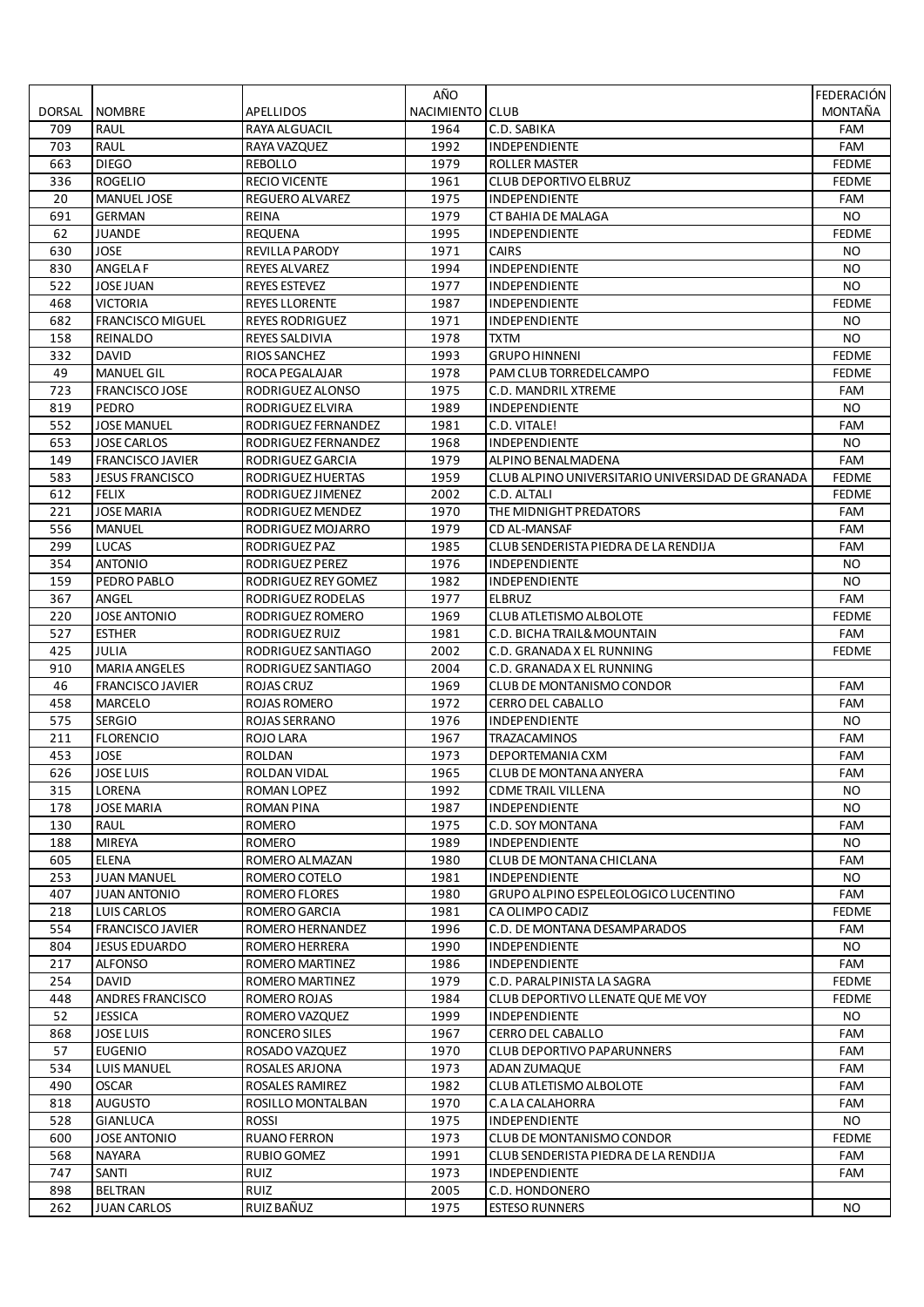|               |                                    |                                 | AÑO             |                                             | FEDERACIÓN   |
|---------------|------------------------------------|---------------------------------|-----------------|---------------------------------------------|--------------|
| <b>DORSAL</b> | <b>NOMBRE</b>                      | APELLIDOS                       | NACIMIENTO CLUB |                                             | MONTAÑA      |
| 263           | MIGUEL ANGEL                       | RUIZ BAÑUZ                      | 1983            | INDEPENDIENTE                               | <b>NO</b>    |
| 340           | <b>JOSE ANTONIO</b>                | <b>RUIZ BARBA</b>               | 1975            | KAMPAMENTO BASE                             | <b>FEDME</b> |
| 50            | PIPI                               | <b>RUIZ CANDON</b>              | 1968            | <b>CD TRAILRUNNER STORE</b>                 | FAM          |
| 578           | <b>NACHO</b>                       | RUIZ CARBONELL                  | 1980            | C.D. A QUE ATACAMOS                         | FAM          |
| 457           | <b>INMA</b>                        | RUIZ DEL MORAL TAUSTE           | 1978            | INDEPENDIENTE                               | NO.          |
| 142           | <b>RAFAEL</b>                      | RUIZ ESCOLANO                   | 1974            | CLUB DE ATLETISMO Y MONTANA ATARFE          | FAM          |
| 763           | JESUS                              | RUIZ GIMENEZ                    | 1977            | <b>INDEPENDIENTE</b>                        | NO.          |
| 59            | <b>FRANCISCO JAVIER</b>            | RUIZ HERNANDEZ                  | 1981            | C.D. GADOR CORRE CON EL BUEN PASTOR         | FAM          |
| 350           | <b>DAVID</b>                       | RUIZ IBARRA                     | 1975            | C.D. ATLETISMO SANTA FE                     | <b>FEDME</b> |
| 672           | <b>ANTONIO</b>                     | RUIZ LOPEZ                      | 1961            | <b>TEAM MOOFLY DIESEL</b>                   | <b>FAM</b>   |
| 327           | <b>IGNACIO</b>                     | RUIZ MARISCAL                   | 1964            | C.D. SALTABALATES                           | <b>FEDME</b> |
| 328           | <b>ENCARNACION</b>                 | <b>RUIZ MONTERO</b>             | 1974            | ALPINO BENALMADENA                          | <b>FEDME</b> |
| 839           | PEDRO                              | <b>RUIZ MONTERO</b>             | 1981            | ALPINO BENALMADENA                          | <b>FEDME</b> |
| 754           | PILI                               | RUIZ PARRA                      | 1974            | CD TRIALHAMBRA GRANADA                      | NO.          |
| 205           | <b>IGNACIO</b>                     | RUIZ SEDANO                     | 1991            | C.D. SALTABALATES                           | FAM          |
| 380           | <b>MARIA VICTORIA</b>              | <b>RUIZ SENA</b>                | 1970            | CLUB DE MONTANA CHICLANA                    | <b>FEDME</b> |
| 536           | <b>SANTIAGO</b>                    | SABORIDO PIÑERO                 | 1970            | <b>CLUB DEPORTIVO PAPARUNNERS</b>           | <b>FEDME</b> |
| 349           | <b>GUILLERMO</b>                   | SAENZ DE SANTA MARIA ROD        | 1974            | INDEPENDIENTE                               | FAM          |
| 500           | <b>MARIO</b>                       | SAEZ BARRAGAN                   | 1987            | <b>CDME TRAIL VILLENA</b>                   | <b>FEDME</b> |
| 899           | <b>RAUL</b>                        | <b>SAEZ GARCIA</b>              | 2005            | C.D LA VARA TRAIL CARAVACA                  |              |
| 157           | <b>TANIA</b>                       | SALAMANCA RUIZ                  | 1999            | <b>UPCT PUERTO DE CARTAGENA</b>             | <b>FEDME</b> |
| 470           | <b>MIGUEL</b>                      | SALMERON SANCHEZ                | 1970            | INDEPENDENT                                 | NO.          |
| 147           | SAMUEL                             | SANCHEZ                         | 1990            | <b>INDEPENDIENTE</b>                        | NO.          |
| 292           | PEDRO JOSE                         | SANCHEZ LUQUE                   | 1989            | <b>INDEPENDIENTE</b>                        | <b>NO</b>    |
| 739           | <b>LUIS</b>                        | SANCHEZ TIRADO                  | 1993            | C.D. SENDA SEGURA                           | FAM          |
| 609           | <b>DAVID</b>                       | SANCHEZ BOIX                    | 1981            | <b>AHTLETICO EL ALTET</b>                   | <b>FEDME</b> |
| 469           | <b>MANUEL</b>                      | SANCHEZ DE VAL                  | 1998            | INDEPENDIENTE                               | NO.          |
| 112           | <b>ANTONIO</b>                     | SANCHEZ DEL AMO                 | 1979            | INDEPENDIENTE                               | <b>NO</b>    |
| 80            | <b>MANUEL JESUS</b>                | SANCHEZ GIL                     | 1971            | C.D. LOS PANCHOS MULTIAVENTURA              | FAM          |
| 311           | <b>RUBEN</b>                       | SANCHEZ GOMEZ                   | 1986            | CLUB DE MONTANA ACCILANT                    | <b>FEDME</b> |
| 820<br>494    | <b>LUIS MIGUEL</b><br><b>MARIA</b> | SANCHEZ GOMEZ<br>SANCHEZ GUZMAN | 1975<br>1984    | INDEPENDIENTE<br>CLUB DE ATLETISMO ALBOLOTE | NO.<br>FAM   |
| 904           | <b>MARTA</b>                       | SANCHEZ HARO                    | 2005            | <b>CERRO DEL CABALLO</b>                    |              |
| 685           | ANGEL                              | SANCHEZ HITA                    | 1988            | INDEPENDIENTE                               | NO.          |
| 106           | <b>JOSE DAVID</b>                  | <b>SANCHEZ MARTINEZ</b>         | 1979            | <b>KAMPAMENTO BASE</b>                      | <b>FEDME</b> |
| 194           | <b>RUBEN</b>                       | SANCHEZ MARTINEZ                | 1982            | KAMPAMENTO BASE                             | <b>FEDME</b> |
| 736           | <b>ALBERTO</b>                     | SANCHEZ MARTOS                  | 1976            | TRAIL VDA - EXTREMA                         | FAM          |
| 734           | PABLO                              | SANCHEZ MOLINA                  | 1994            | C.D. SOY MONTANA                            | NO.          |
| 781           | <b>CRISTINA</b>                    | SANCHEZ MORENO                  | 1994            | <b>INDEPENDIENTE</b>                        | NO.          |
| 611           | <b>MARIA LUISA</b>                 | SANCHEZ MUÑOZ                   | 1974            | <b>CORRECAMINOS MARTOS</b>                  | FAM          |
| 406           | <b>RUBEN</b>                       | SANCHEZ PAÑOS                   | 1976            | <b>KAMPAMENTO BASE</b>                      | <b>FEDME</b> |
| 145           | <b>RAMON</b>                       | <b>SANCHEZ REYES</b>            | 1957            | <b>CLUB DE MONTANA ACCILANT</b>             | <b>FEDME</b> |
| 694           | <b>FELIPE</b>                      | SANCHEZ RIDAO                   | 1986            | ASOCIACION ESPELEOLOGICA VELEZANA           | FAM          |
| 731           | DAVID                              | SANCHEZ ROMERO                  | 1994            | INDEPENDIENTE                               | NO.          |
| 654           | <b>MAXIMO</b>                      | SANCHEZ RUIZ                    | 1969            | C.D. ATLETISMO SANTA FE                     | FAM          |
| 113           | JUAN                               | SANCHEZ SANCHEZ                 | 1996            | <b>INDEPENDIENTE</b>                        | FAM          |
| 424           | <b>FERNANDO</b>                    | SANCHEZ TORRALBA                | 1972            | ULTRAFONDO MACEDONIA                        | <b>FEDME</b> |
| 19            | <b>BEATRIZ</b>                     | SANCHEZ ZAMBRANA                | 1999            | ALPINO BENALMADENA                          | <b>FEDME</b> |
| 93            | <b>TANIA</b>                       | SANCHEZ ZAMBRANA                | 1999            | ALPINO BENALMADENA                          | <b>FEDME</b> |
| 570           | <b>DIEGO</b>                       | SANDUVETE LOPEZ                 | 1978            | CD RUN& FIT CHICLANA                        | NO.          |
| 257           | <b>JUAN MANUEL</b>                 | SANTAELLA HOYO                  | 1978            | <b>WILLY RIOS TRAINER</b>                   | FAM          |
| 98            | MIGUEL A                           | SANTOS GONZALEZ                 | 1971            | TEMPRANILLOS                                | <b>FEDME</b> |
| 471           | <b>ANTONIO</b>                     | SANTOS RUIZ                     | 1985            | C.D. VITALE!                                | FAM          |
| 250           | <b>JUAN CARLOS</b>                 | SARMIENTO                       | 1962            | INDEPENDENT                                 | <b>FEDME</b> |
| 384           | <b>EVA</b>                         | SAYAGO ZAMBRANO                 | 1987            | ALPINO BENALMADENA                          | FAM          |
| 421           | <b>ANTONIO</b>                     | SEGADO DUELO                    | 1978            | <b>RUNTRITON</b>                            | <b>FEDME</b> |
| 179           | <b>JUAN JOSE</b>                   | SEGARRA CLAVEL                  | 1989            | <b>ALTET TRAIL</b>                          | <b>FEDME</b> |
| 555           | <b>MARIA</b>                       | <b>SEGARRA CLAVEL</b>           | 1995            | SM CLUB ATLÉTICO EL ALTET TRAIL             | NO.          |
| 435           | MIGUEL ANGEL                       | SERRANO BEJARANO                | 1988            | INDEPENDIENTE                               | <b>FEDME</b> |
| 619           | JOSE                               | SERRANO CASTILLO                | 1976            | INDEPENDIENTE                               | NO.          |
| 306           | JOSE                               | SERRANO JIMENEZ                 | 1979            | <b>CORRECAMINOS MARTOS</b>                  | FAM          |
| 14            | <b>RAMON ANGEL</b>                 | SERRANO LOPEZ                   | 1980            | GRANABIKE                                   | NO.          |
| 283           | CARLOS                             | SERRANO MOLINA                  | 1982            | INDEPENDIENTE                               | NO.          |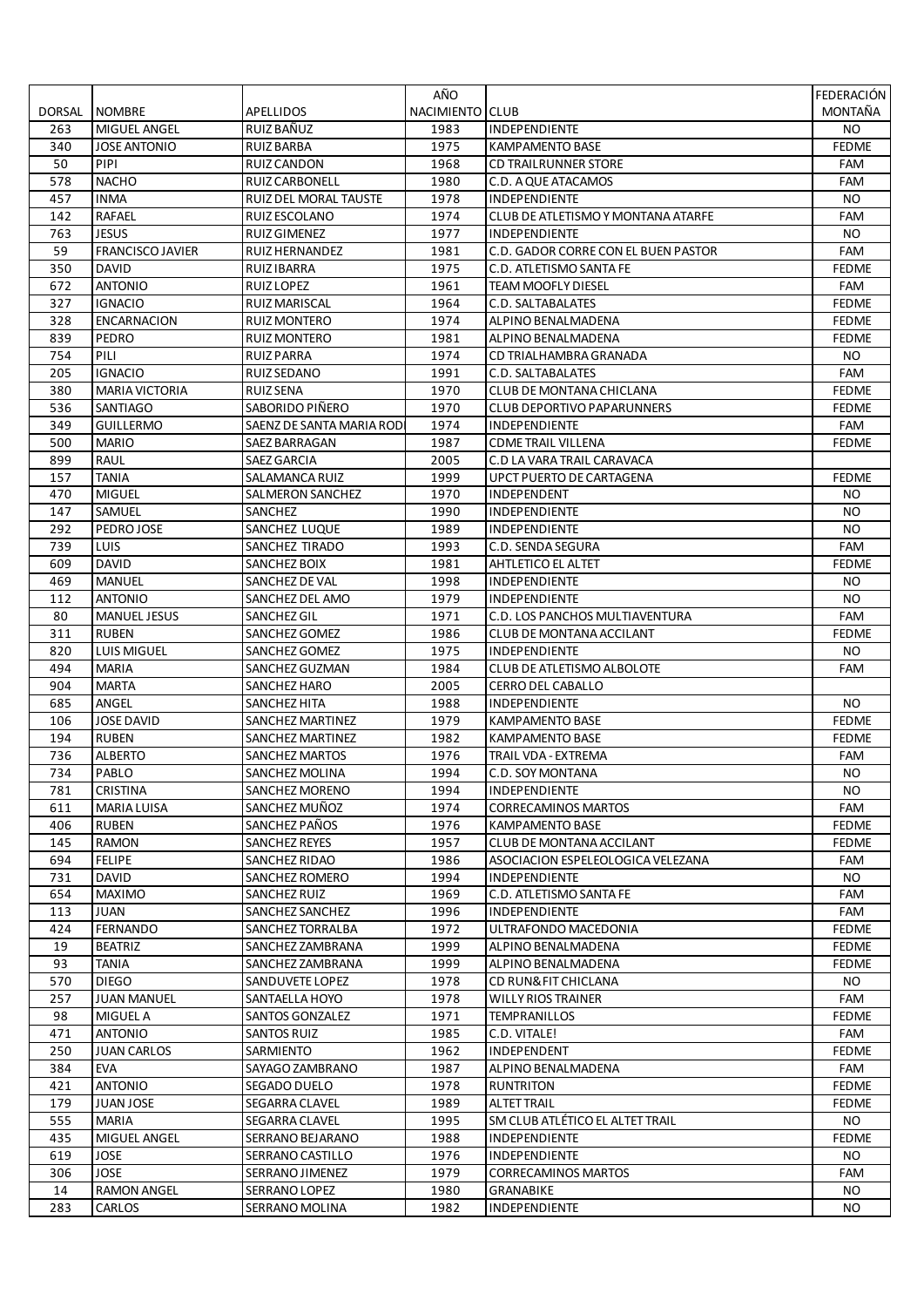|        |                              |                                   | AÑO             |                                            | FEDERACIÓN   |
|--------|------------------------------|-----------------------------------|-----------------|--------------------------------------------|--------------|
| DORSAL | <b>NOMBRE</b>                | APELLIDOS                         | NACIMIENTO CLUB |                                            | MONTAÑA      |
| 104    | <b>INDALECIO</b>             | SERRANO QUESADA                   | 1976            | C.D. SOSCARDIOSPORT                        | <b>FAM</b>   |
| 17     | ALEJANDRO                    | SIERRA BELTRAN                    | 1979            | <b>INDEPENDIENTE</b>                       | FAM          |
| 76     | <b>JOSE</b>                  | SIERRA CARRILLO                   | 1964            | CLUB DE ULTRAFONDO Y MONTANA LOS CUBERITOS | FAM          |
| 530    | CARLOS                       | <b>SIMON FERRER</b>               | 1975            | TRIATLON PEDREGALEJO                       | NO.          |
| 86     | <b>DAVID</b>                 | <b>SOGORB NICOLAS</b>             | 1979            | ALTET TRAIL TEAM                           | <b>FEDME</b> |
| 761    | <b>FRANCISCO</b>             | <b>SOLA</b>                       | 1966            | INDEPENDIENTE                              | NO.          |
| 762    | <b>IÑAKI</b>                 | <b>SOLA ALVAREZ</b>               | 2000            | INDEPENDIENTE                              | <b>NO</b>    |
| 140    | <b>JORGE</b>                 | SOLA GOMEZ                        | 1985            | C.D. BICHA TRAIL& MOUNTAIN                 | FAM          |
| 65     | LUIS                         | <b>SOLANO BENITEZ</b>             | 1974            | CD HISPATRAIL TRAINING MARKET              | <b>FEDME</b> |
| 686    | <b>EDGAR</b>                 | <b>SOLIS GARCIA</b>               | 1980            | GRANABIKE                                  | <b>NO</b>    |
| 806    | <b>VICENTE JESUS</b>         | SORIANO GOMEZ                     | 1980            | INDEPENDIENTE                              | NO.          |
| 794    | <b>DAVID</b>                 | <b>SOTO BUENO</b>                 | 1974            | C.D. ATLETISMO SANTA FE                    | FAM          |
| 812    | JOSE FERNANDO ALVES ME SOUSA |                                   | 1976            | INDEPENDIENTE                              | NO.          |
| 573    | <b>JUAN MANUEL</b>           | <b>SUAREZ</b>                     | 1976            | C.D. GRUPO DE SENDERISMO ITO               | FAM          |
| 251    | <b>ENRIQUE</b>               | <b>SUAREZ DIAZ</b>                | 1975            | AGRUP DE MONTANA E ESCALADA BESTARRUZA     | <b>FEDME</b> |
| 389    | MAXIM                        | <b>SVIRIDOV</b>                   | 2002            | <b>INDEPENDIENTE</b>                       | <b>FEDME</b> |
| 294    | <b>FRANCISCO JAVIER</b>      | <b>TARAZAGA PLEGUEZUELOS</b>      | 1984            | INDEPENDIENTE                              | NO.          |
| 525    | <b>OSWALDO</b>               | <b>TAVIO LEON</b>                 | 1972            | <b>CLUB DE MONTANA ANYERA</b>              | <b>FEDME</b> |
| 690    | <b>NUNO</b>                  | <b>TEIXEIRA</b>                   | 1987            | INDEPENDIENTE                              | NO.          |
| 183    | <b>VERONICA</b>              | <b>TELLEZ GONZALEZ</b>            | 1980            | <b>WILLY RIOS TRAINER</b>                  | FAM          |
| 136    | <b>JAVIER</b>                | <b>TERRON PADIAL</b>              | 1984            | <b>CERRO DEL CABALLO</b>                   | <b>FEDME</b> |
| 597    | SEBASTIAN                    | <b>TISCAR GONZALEZ</b>            | 1976            | ALTAREJOS SEGUROS VILLACARRILLO            | <b>NO</b>    |
|        |                              |                                   |                 |                                            |              |
| 330    | JUAN BENITO                  | TISCAR MORENIO<br>TOLEDO PERIAÑEZ | 1974            | <b>INDEPENDIENTE</b>                       | <b>FEDME</b> |
| 719    | PAQUI                        |                                   | 1988            | CLUB DE ULTRAFONDO Y MONTANA LOS CUBERITOS | FAM          |
| 645    | <b>IVAN</b>                  | <b>TOME</b>                       | 1985            | C.D. SIERRA CARBONERA                      | FAM          |
| 560    | <b>MOISES</b>                | <b>TOROSIO MONSALVE</b>           | 1980            | CORRICOLLANO                               | <b>FEDME</b> |
| 700    | <b>IGNACIO</b>               | <b>TORRENS</b>                    | 1981            | INDEPENDIENTE                              | NO.          |
| 624    | <b>MAXIMO</b>                | <b>TORRES GANFORNINA</b>          | 1989            | <b>CLUB DEPORTIVO KUMUKA TRAIL</b>         | <b>FEDME</b> |
| 729    | MIGUEL ANGEL                 | <b>TORRES GARCIA</b>              | 1983            | <b>CORRECAMINOS MARTOS</b>                 | <b>FEDME</b> |
| 541    | PABLO MANUEL                 | TORRES MUÑOZ                      | 1980            | INDEPENDIENTE                              | NO.          |
| 543    | <b>VICTOR</b>                | <b>TORRES RODRIGUEZ</b>           | 1982            | CD OLIMPO-DRBIKE GRANADA                   | FAM          |
| 33     | <b>JOSE LUIS</b>             | <b>TRUFERO GOMEZ</b>              | 1976            | <b>CD TRIATLON HUELVA</b>                  | <b>FEDME</b> |
| 134    | MIGUEL ANGEL                 | TRUJILLO ALBENDIN                 | 1979            | SIERRA SUR DE JAEN                         | <b>FEDME</b> |
| 291    | <b>JUAN ANTONIO</b>          | <b>UCLES</b>                      | 1985            | ASOCIACION ESPELEOLOGICA VELEZANA          | <b>FEDME</b> |
| 514    | <b>RUBEN</b>                 | VALDERAS CASTILLO                 | 1988            | CLUB ATLETISMO SIERRA DE SEGURA            | FAM          |
| 537    | <b>TERESA</b>                | VALDERRAMA ZAFRA                  | 1972            | <b>INDEPENDIENTE</b>                       | <b>NO</b>    |
| 792    | SANTIAGO                     | VALENZUELA MASANA                 | 1974            | C.D. BICHA TRAIL& MOUNTAIN                 | <b>FEDME</b> |
| 132    | LUCIO                        | VALVERDE AREVALO                  | 1988            | <b>TABLAS TRAIL</b>                        | <b>FEDME</b> |
| 445    | VANESSA                      | <b>VALVERDE BONILLA</b>           | 1984            | <b>ADAN ZUMAQUE</b>                        | <b>FEDME</b> |
| 836    | ANDRES                       | VALVERDE MACIAS                   | 1977            | HARMAN RUNNING TEAM                        | <b>FEDME</b> |
| 732    | PABLO                        | <b>VALVERDE REYES</b>             | 1994            | HARMAN RUNNING TEAM                        | <b>FEDME</b> |
| 760    | <b>JUAN CARLOS</b>           | <b>VARGAS CORRAL</b>              | 1978            | INDEPENDIENTE                              | NO.          |
| 765    | AMERICO                      | VARGAS CORRAL                     | 1974            | C.D. ALTALI                                | FAM          |
| 779    | REYNALDO                     | <b>VARGAS CORRAL</b>              | 1976            | <b>INDEPENDIENTE</b>                       | NO.          |
| 838    | <b>FRANKLING</b>             | <b>VARGAS CORRAL</b>              | 1988            | CLINICA DENTAL CORRAL& VARGAS              | NO.          |
| 508    | <b>MANUEL JESUS</b>          | VARGAS CRESPO                     | 1969            | <b>INDEPENDIENTE</b>                       | NO.          |
| 846    | <b>NEFTALI</b>               | VARGAS PUGA                       | 1978            | CLUB DE ATLETISMO Y MONTANA ATARFE         | <b>FEDME</b> |
| 403    | <b>IRENE</b>                 | <b>VARON SANCHEZ</b>              | 1991            | <b>C.D. LOS REBECOS TRAIL</b>              | <b>FEDME</b> |
| 359    | <b>CONSTANTIN CATALIN</b>    | VASILESCU                         | 1982            | <b>CLUB DE MONTANISMO CONDOR</b>           | FAM          |
| 74     | <b>MERCEDES</b>              | VAZQUEZ RINCON                    | 1968            | <b>CLUB TRAIL PIRATA JEREZ</b>             | <b>FEDME</b> |
| 305    | <b>ISABEL MARIA</b>          | VAZQUEZ RINCON                    | 1974            | <b>CLUB TRAIL PIRATA JEREZ</b>             | <b>FEDME</b> |
| 464    | <b>VICENTE</b>               | VAZQUEZ SUAREZ                    | 1977            | C.D. DEPORTES OLIMPO                       | FAM          |
| 190    | JORGE                        | VEGA                              | 1974            | <b>INDEPENDIENTE</b>                       | NO.          |
| 484    | <b>ANTONIO</b>               | <b>VEGA DORADOR</b>               | 1983            | <b>INDEPENDIENTE</b>                       | NO.          |
| 141    | MANUEL ALEJANDRO             | VEGA MENDOZA                      | 1990            | PHYSICAL TRAIN3ING                         | FAM          |
| 767    | <b>EDUARDO</b>               | VELAZQUEZ NAVARRETE               | 1979            | INDEPENDIENTE                              | NO.          |
| 308    | <b>LUIS MANUEL</b>           | VELO MORO                         | 1988            | ASOCIACION DEPORTIVA CLUB POQUEIRA         | FAM          |
| 376    | <b>CARMEN ANDREA</b>         | <b>VERA DELGADO</b>               | 1994            | INDEPENDIENTE                              | NO.          |
| 271    | ANTONIO JOSE                 | <b>VERA LOPEZ</b>                 | 1967            | C.D. BICHA TRAIL& MOUNTAIN                 | FAM          |
| 581    | <b>PATRICIA</b>              | VIDAL CALDUCH                     | 1981            | C.D. A QUE ATACAMOS                        | <b>FEDME</b> |
| 7      | ANDRES                       | VIEDMA MUNOZ                      | 1981            | C.D. V - DA EXTREMA                        | <b>FEDME</b> |
| 348    | JUAN                         | VIEDMA MUÑOZ                      | 1976            | C.D. V - DA EXTREMA                        | <b>FEDME</b> |
| 639    | <b>JOSE MANUEL</b>           | <b>VILAR PEREA</b>                | 1975            | CLUB DE AIRE LIBRE TREPARRISCOS            | <b>FEDME</b> |